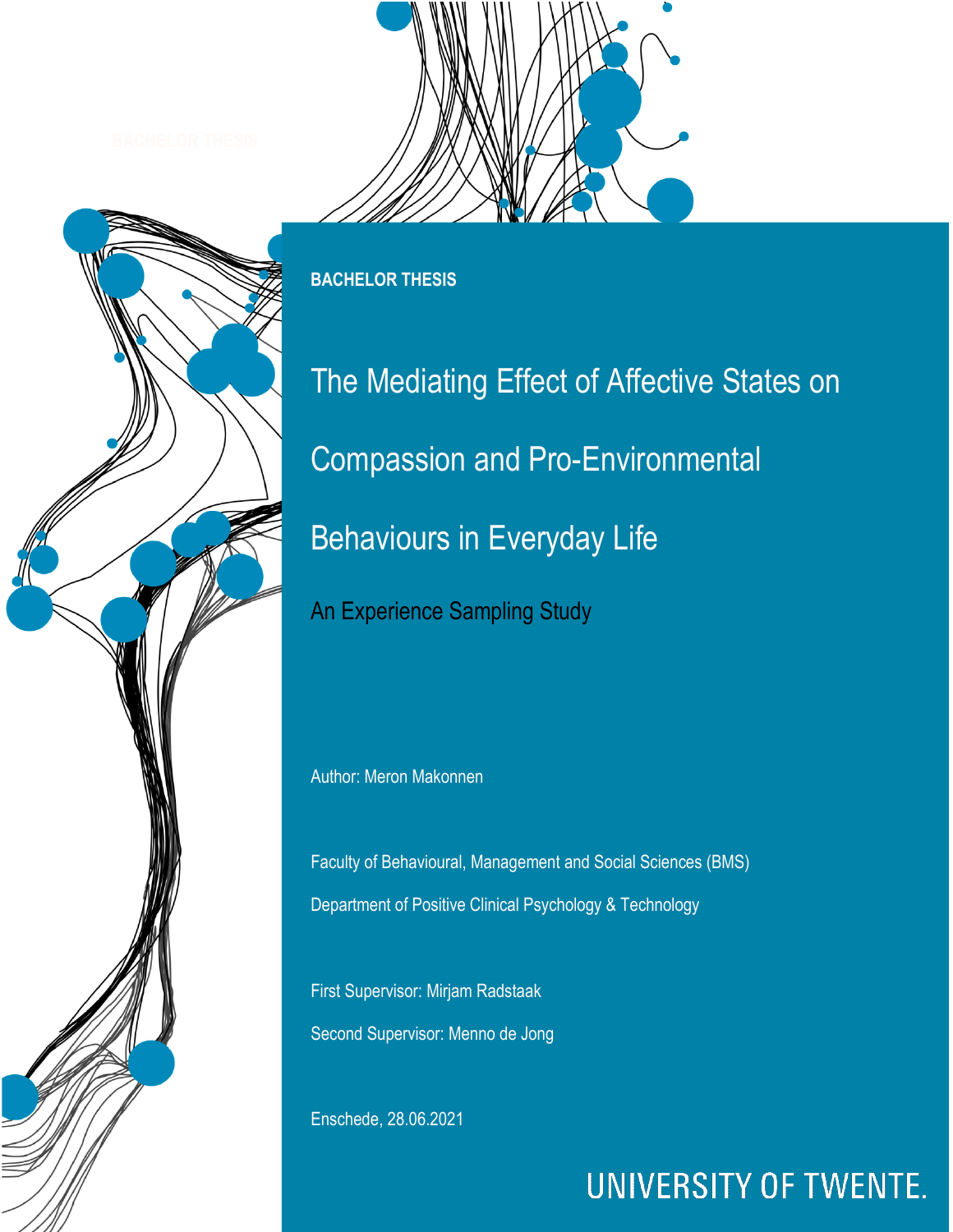### **Abstract**

**Background.** Compassion has been found to elicit prosocial behaviours. Recent research has been studying compassion for the suffering of others in relation to pro-environmental behaviours (PEB). Although this relationship has been established it remains unclear how compassion exactly elicits pro-environmental behaviours. According to the emotion literature, compassion can be understood as eliciting positive and negative affective states in a person whereby the precise emotional response remains arbitrary. The present study aims to examine the mediating effect of negative and positive affective states on the established relationship between compassion and PEB in the daily context.

**Method.** Experience sampling method (ESM) is a self-report data collection approach whereby questions are answered multiple times per day in the context of one's daily life. It was used for nine consecutive days among 41 participants to answer questions about their PEB, positive and negative affective states and compassion for other humans.

**Results.** A series of Linear Mixed Model (LMM) analyses were conducted. Positive affect CI [- .03, .02]) and negative affect CI [-.03, .10] did not mediate the association between compassion and PEB. However, distress predicts PEB, *t*(578.37) = -2.01, *p* = .04, CI [-.04, -.0005].

**Conclusion.** The study facilitated a better comprehension of individual-level factors determining PEB by considering the neglected influence of emotions on the relationship between daily state compassion and daily state PEB. Hereby, it was found that distress influences PEB negatively.

*Keywords***:** compassion, pro-environmental behaviours, affect, emotions, distress, enthusiasm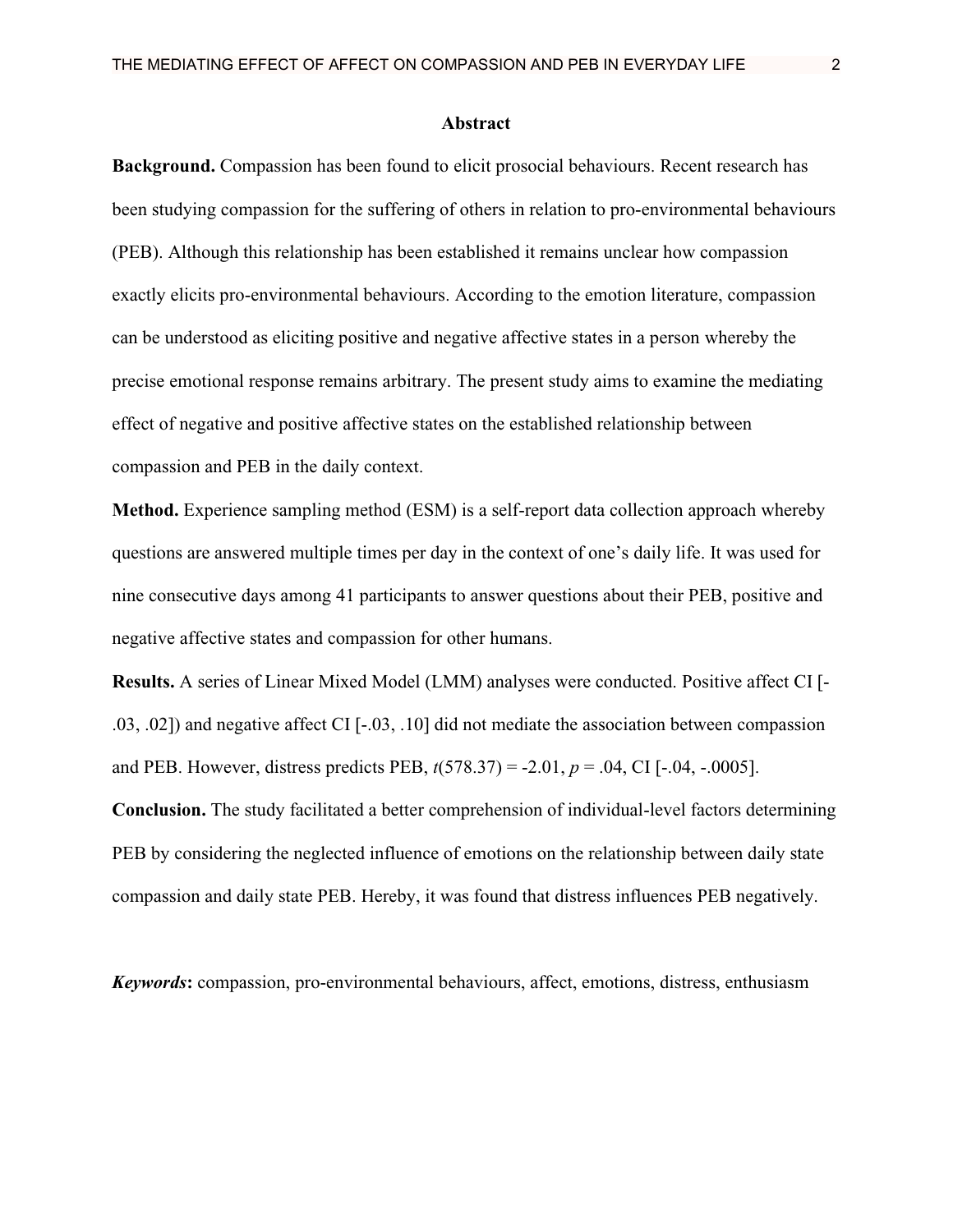## **The Mediating Effect of Affective States Compassion and Pro-Environmental Behaviours in Daily Life**

There is a growing awareness that individuals behaviours contribute to environmental problems such as global warming, desertification and water pollution (de Groot & Steg, 2009). Therefore, pro-environmental behaviours have been increasingly promoted on an individual level in the past years to motivate each person but also the collective, to rehabilitate and prevent further damage to nature (Coelho et al., 2017). Pro-environmental behaviour (PEB) can be understood as all behaviours which result in the conservation and preservation of the environment (Axelrod & Lehman, 1993). Additionally, Stern (2000, p. 408) defined environmental behaviour by its impact: "the extent to which it changes the availability of materials or energy from the environment or alters the structure and dynamics of ecosystems or the biosphere itself.

However, the promotion faces a common problem: the desired environmental behaviour is experienced as more effortful, unpleasant and costly whereas the undesired, environmentally unfriendly behaviour is experienced as more convenient, easier and rewarding (Shiota et al., 2021). This evaluation makes it unlikely for individuals to reduce their impacts on the environment and in order to promote PEB more effectively research has been focusing on understanding what factors are associated with individuals' engagements in environmental behaviours (McKenzie-Mohr et al., 1995). One approach in understanding these factors are other-orientated tendencies which aim at shifting the attention away from the self to foster PEB in individuals for reasons outside oneself (Zelenski & Desrochers, 2021). Psychological research has successfully identified the relationship between other-orientated tendencies such as empathy with helping behaviours towards another person (Batavia et al., 2020; Pfattheicher et al., 2016; Singer & Klimecki, 2014; Tam, 2013). Empathy refers to the general capacity to share another's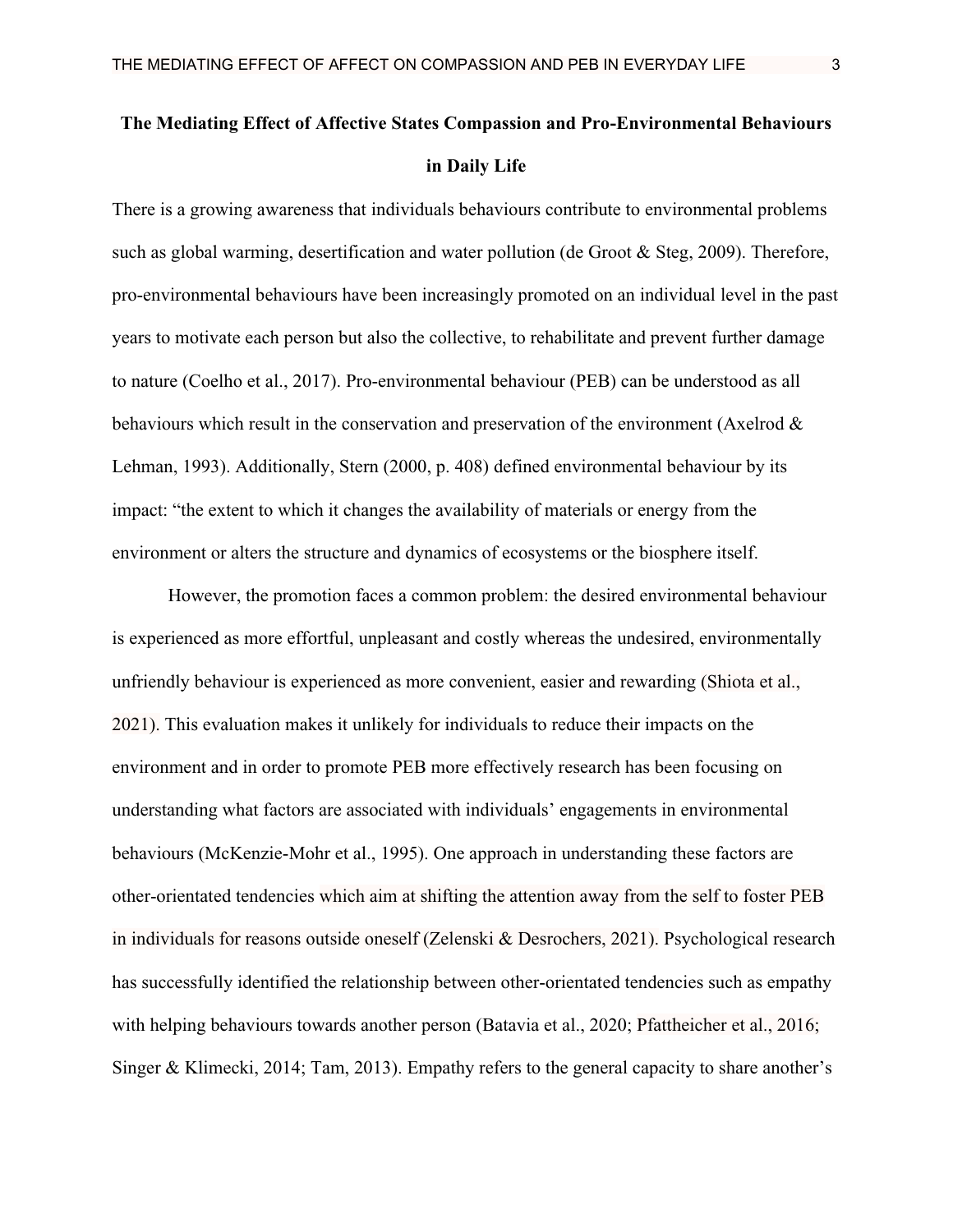positive and negative emotional states which evokes a sense of concern for the other's wellbeing (Batavia et al., 2020; Pfattheicher et al., 2016; Singer & Klimecki, 2014). It is a broad term referring to a range of positive and negative caring emotions, including aspects like emotional sharing, perspective-taking, and compassion for the suffering of others (Pfattheicher et al., 2016).

Utilizing this knowledge, environmental psychologists have been increasingly considering empathy in helping nature i.e., by adopting PEB (Batavia et al., 2020; Berenguer, 2007, 2010; Pfattheicher et al., 2016; Schultz, 2000, 2001; Tam, 2013). Sevillano et al. (2007) showed that taking the perspective of animals suffering due to pollution while seeing images of them resulted in increased concerns for the whole biosphere. Berenguer (2007) found that induced empathy with nature through perspective-taking can translate into actual behaviour. People who were instructed to empathize with a suffering tree or a bird donated more money to an environmental cause as they were more compelled to help animals and nature than those who were not in the empathy condition. Additionally, Tam (2013) argued that the dispositional tendency to empathize with nature is associated with pro-environmental behaviours. Taken together, both induced empathy through perspective-taking and dispositional empathy toward nature motivates engagement in PEB (Tam, 2013).

### **Compassion**

Compassion, an other-orientated tendency, has received less research attention in relation to proenvironmental behaviour than empathy (Batavia et al., 2020; Pfattheicher et al., 2016). Compassion can be understood as "the feeling that arises in witnessing another's suffering and that motivates a subsequent desire to help" (Goetz et al., 2010, p.2). In contrast to empathy, it is not a *'shared'* suffering, rather the person experiences feelings of concern, warmth, and care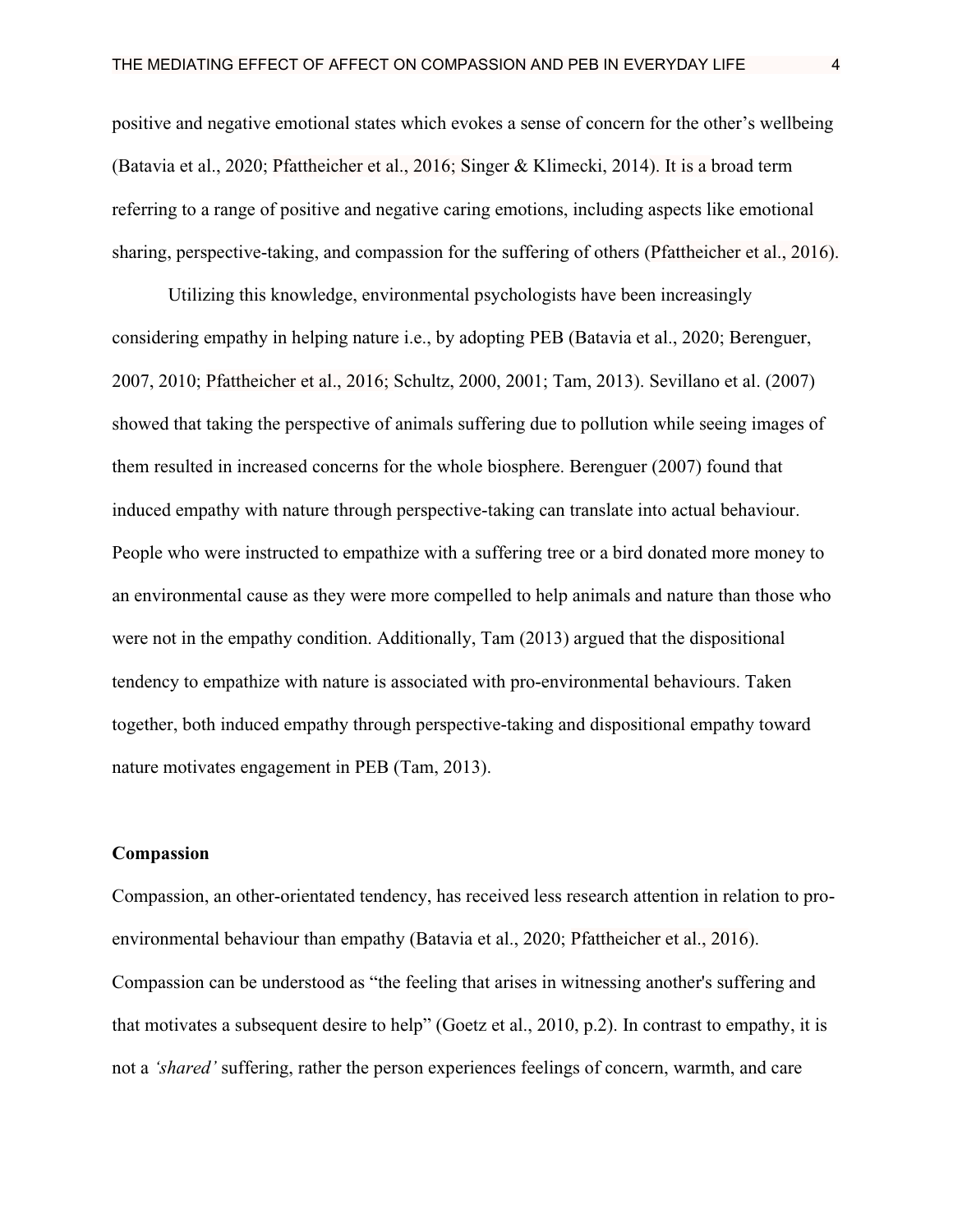*'for'* the other person, animal or thing, as well as the desire to alleviate the suffering (Singer & Klimecki, 2014). However, it must be noted that terms such as 'empathy', 'empathic concern', 'sympathy' and 'pity' are commonly used to refer to compassion as the clear differentiation between the concepts is difficult (Goetz et al., 2010; Pfattheicher et al., 2016; Singer & Klimecki, 2014).

The desire to help and reduce suffering are important aspects of compassion. In fact, there is a vast body of evidence outlining that compassion increases altruistic, prosocial, donation, and helping behaviours (Eisenberg & Miller, 1987; Greving & Kimmerle, 2020; Sassenrath et al., 2017). Consequently, compassion is a prosocial action tendency and has been related to a concern for humanity, nature and animals (Pfattheicher et al., 2016). Pfattheicher et al. (2016) found that compassion for humans predicts pro-environmental behavioural intentions. Moreover, Greving and Kimmerle (2021) showed that compassion increases behavioural intentions to protect wildlife. Given these positive effects of compassion for humans, nature and animals, the question arises: Why does compassion elicit PEB?

### **Affect**

Human behaviour takes place in the context of emotions, meaning that a person's behaviours are significantly influenced by how they are feeling (Carrus et al., 2008). Emotions can be understood as short-lived, physiological responses to a specific stimulus. They can be classified as negative, positive, primary, or secondary and although there are disagreements about their clear classification, emotions like joy, happiness, sadness, anger, or fear influence how an individual interacts with its environment as it guides one's action tendencies, way of reasoning and thinking (Coelho et al., 2017; Koenig-Lewis et al., 2014). The terms 'emotion' and 'affect'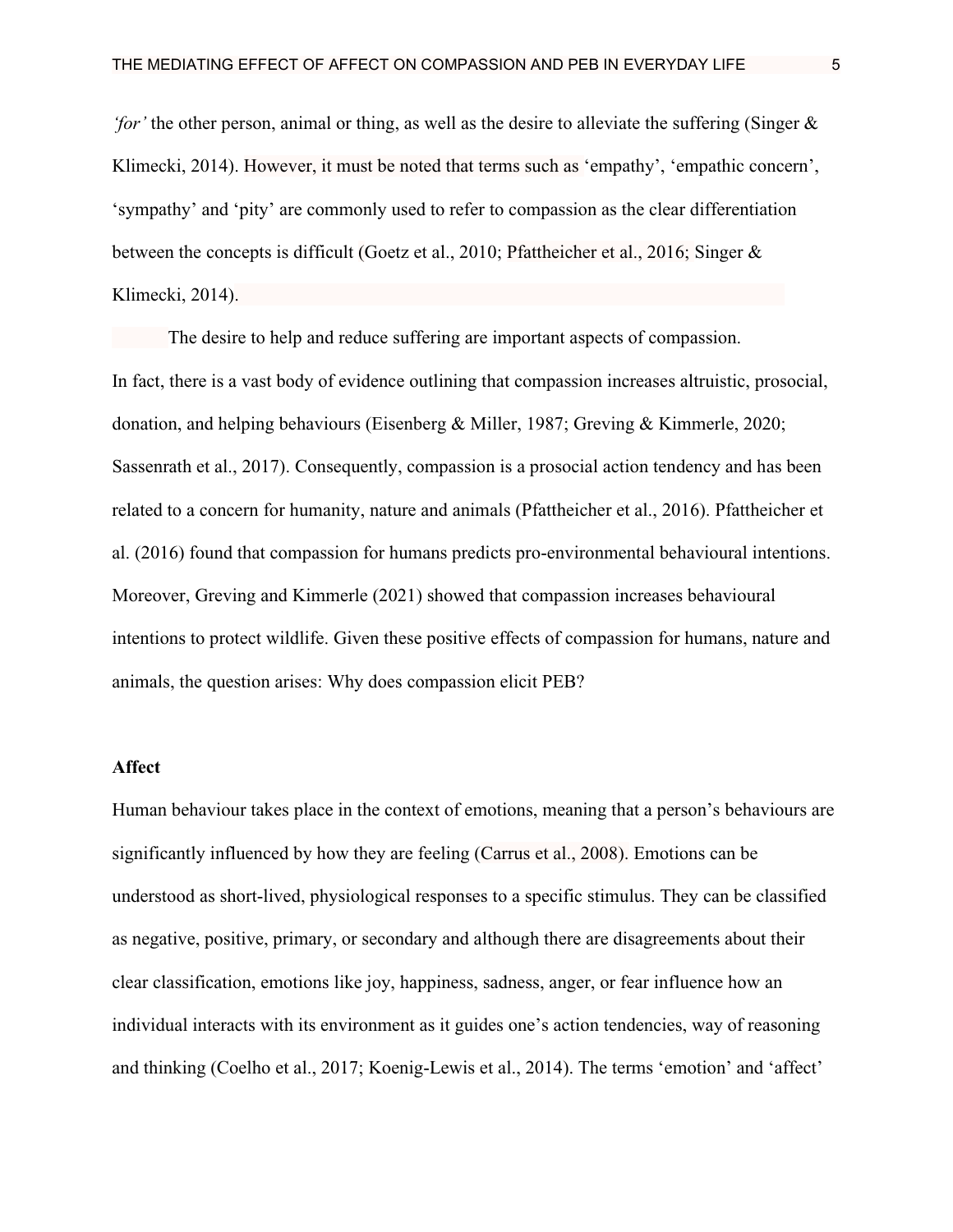are commonly used interchangeably (Coelho et al., 2016; Koenig-Lewis et al., 2014) as also in this study.

Emotions clearly relate to prosocial behaviours like PEB (Bissing-Olson et al., 2013; Harth et al., 2013; Koenig-Lewis et al., 2014). Various studies have shown that feeling relaxed or happy predicts prosocial behaviours such as donating money to charity, time spent helping others, and giving blood (Bissing-Olson, 2015). Nonetheless, the influence of emotions on PEB has not been studied extensively (Bissing-Olson et al., 2013, 2016; Carrus et al., 2008; Coelho et al., 2017; Harth et al., 2013; Hartmann et al., 2005; Koenig-Lewis et al., 2014). The sparse research interested in the relationship between affect and PEB has been primarily on trait affect, investigating dispositional differences in the extent persons experience various affective states over time (Coelho et al., 2017). Little work has been done on state affect, meaning how momentary, day-to-day affective experiences relate to daily PEB (e.g., Bissing-Olson et al., 2016; Bissing-Olson et al., 2013). However, research about the day-to-day relationship between affect and pro-environmental behaviour is important because it provides evidence of the relationship in the rich contexts of people's real-life behaviours (Bissing-Olson, 2015; Myin-Germeys et al, 2018). Hence, capturing an individual's varying affective states in relation to PEB enables researchers to design environmental interventions more effectively by taking an individual's daily fluctuations into account. Thus, the present research aims at fillings this knowledge gap.

### **Compassion and Affect**

As established, positive, pleasant emotions relate to pro-environmental behaviour (Zelenski & Desrochers, 2021). But how does a person feel whose pro-environmental behaviour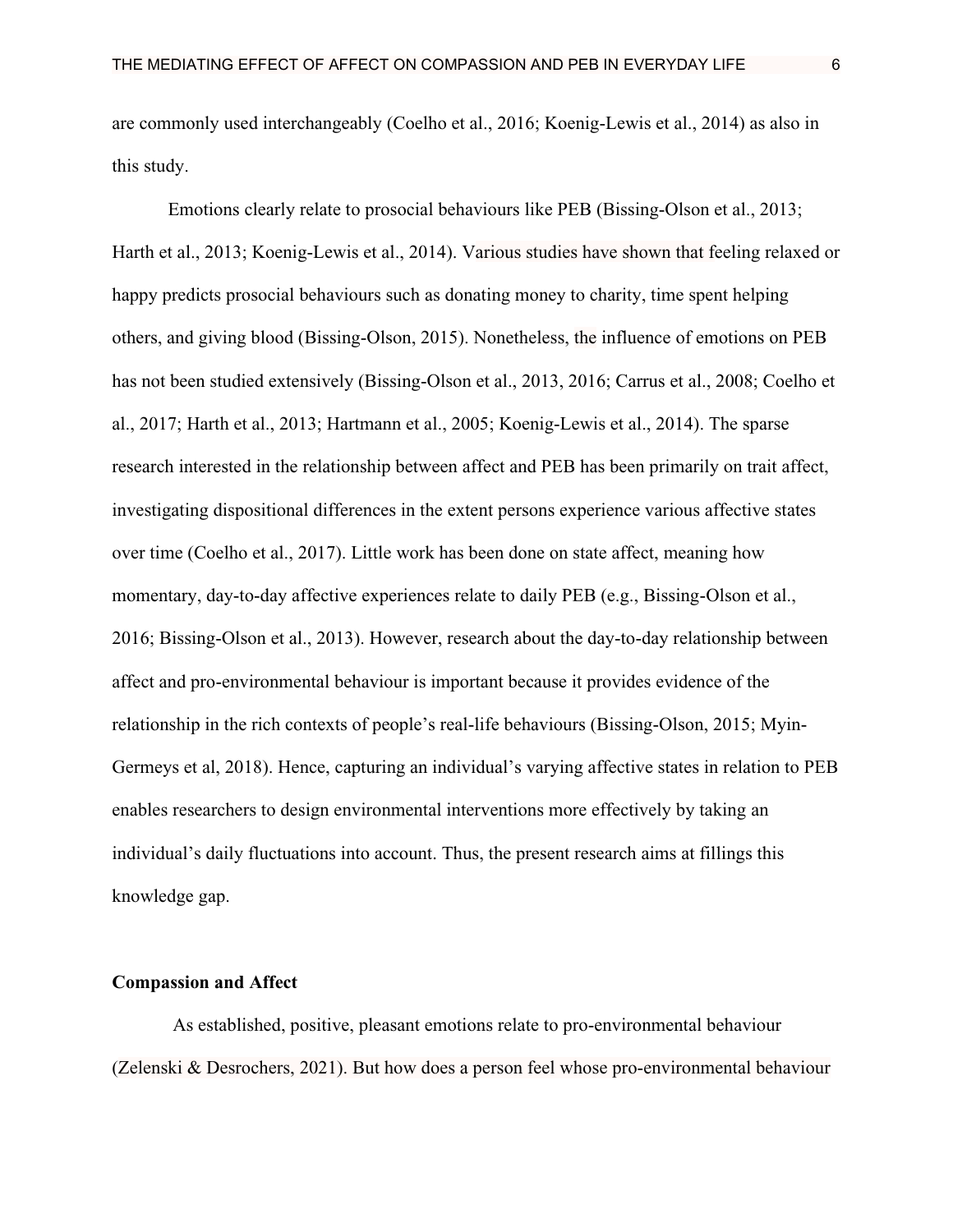was elicited by compassion? The emotion literature has been unclear about this question. Some argue that compassion is experienced as a negative affective state as humans have the general tendency to mirror the emotional expressions they observe in the outside world. As compassion is elicited in response to the observation of a negative event (i.e., the suffering of others) the perceived unpleasant emotions in the sufferer are mirrored in oneself. For example, when seeing malnourished children, crying babies or homeless people their unpleasant affective emotions are mirrored in the compassionate person. Thus, being in a compassionate state elicits a negative emotional state (Goetz et al., 2010). Others argue that compassion is experienced as a positive affective state (Goetz et al., 2010; Shaver et al., 1987). They say, that the person experiences feelings of warmth, tenderness, and care for the suffering person (Goetz, 2010; Singer & Klimecki, 2014). As such, compassion elicits positive, 'heart-warming' emotions (Condo  $\&$ Barrett, 2013).

Condo & Barrett (2013) experimentally studied the emotional valance of compassion. They divided people into a neutral or compassion induction and let them rate similarities between emotion-related adjectives. Afterwards, participants rated their own affective state in response to the induction. They found that compassion is experienced as a pleasant state following neutral inductions and unpleasant following the compassion induction. Thus, a negative affective state seems to be experienced in response to compassionate feelings in the laboratory setting. This does not imply that compassion elicits the same affective response in daily life and as Condon & Barrett (2013) recommended the affective conceptualization of compassion needs to be examined in different contexts.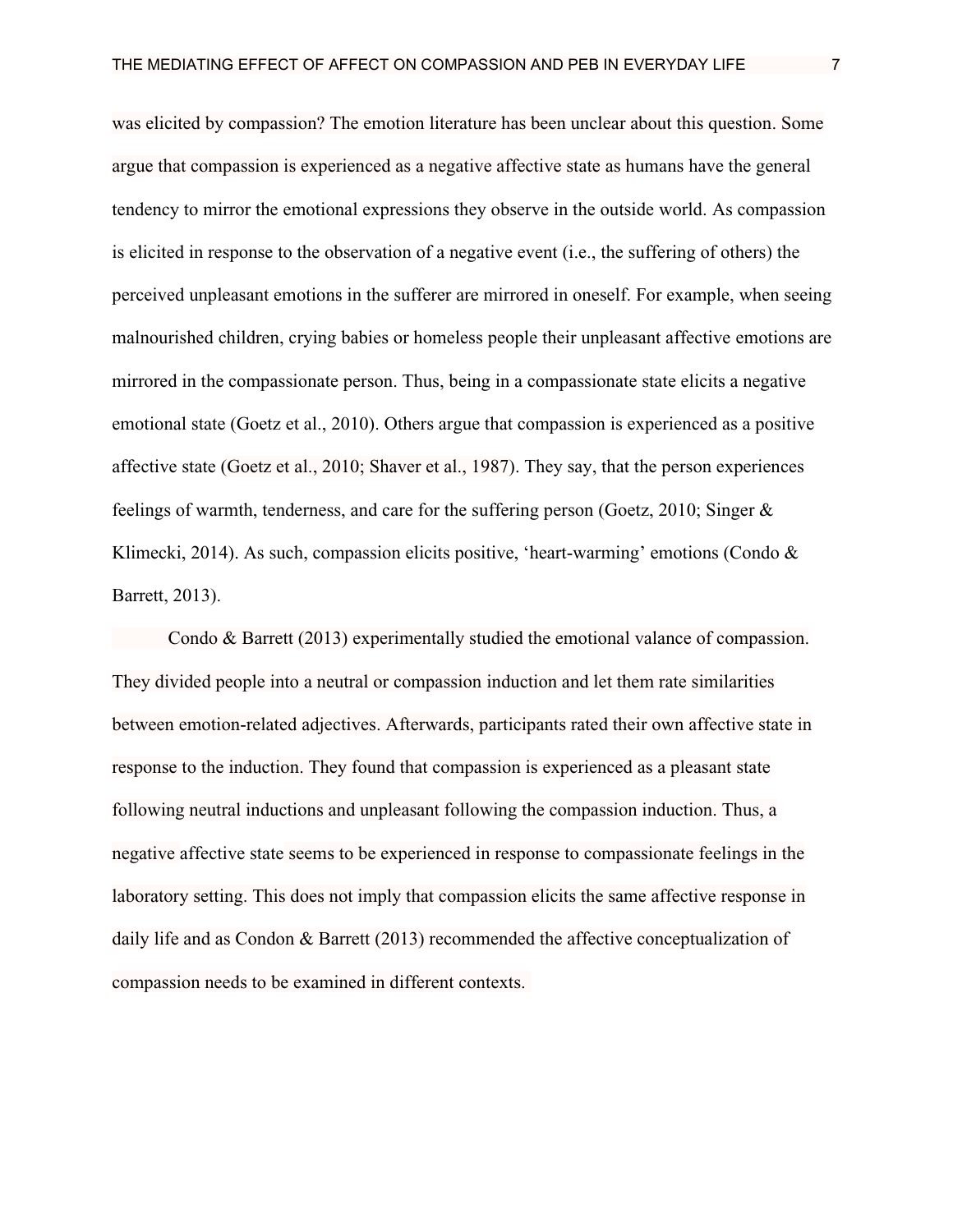### **Present study**

The relationship between compassion and PEB has been established in earlier studies however, the influence of daily affective states has not been studied. Therefore, the present thesis is aiming to fill the knowledge gap by studying the relationship between state compassion and state pro-environmental behaviours in consideration of both positive and negative state affect. More specifically, the thesis centres on the question of 'How do daily variations in state affect relate to daily variations in state pro-environmental behaviours and state compassion?' It is hypothesized that positive and negative state affect mediate the effect of state compassion on state pro-environmental behaviours. Positive affect mediates the effect of state compassion on state pro-environmental behaviours because activated positive affect (feelings at a high level of activation such as excitement and enthusiasm) has a strong motivational potential for positive approach behaviours such as PEB (Bissing-Olson, 2015; Fredrickson, 1998, 2001). Based on Fredrickson's Broaden-and-Build Model of Positive Emotions (1998, 2001) positive approach behaviours that require more energy and personal initiative, such as PEB, are initiated as the emotion expands an individual's thought and action repertoires. Negative affect mediates the effect of state compassion on state pro-environmental behaviours because of conceptual reasons. As previously described, compassion is experienced as a response to the mirrored suffering of another in oneself. Hereby, it is most commonly understood as being experienced as distress as humans are biologically more wired to be evoked by it (Tam, 2013).

The present paper aims to investigate both the direct and indirect influences of state compassion on PEB through the affect states of state enthusiasm and state distress in the daily context. For this purpose, experience sampling method (ESM), also known as ecological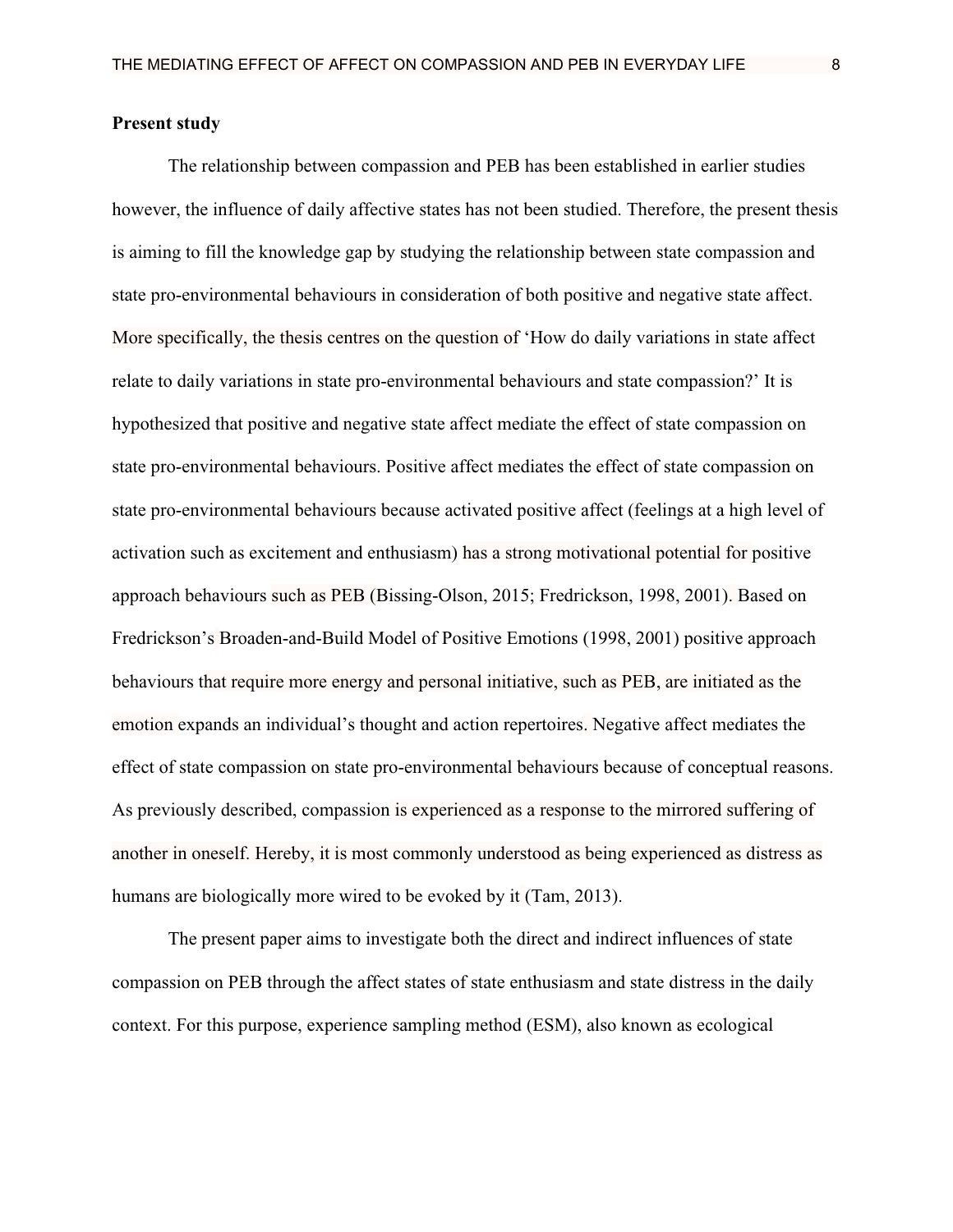momentary assessment (ESM), is applied as a structured self-report diary technique rooted in ecological psychology to capture an individual's situated behaviour (Myin-Germeys et al, 2018).

### **Method**

### **Design**

The present study was part of a larger study examining the relationship between compassion for humans and pro-environmental behaviours. The aim of the present study was to analyse the effect of daily positive and negative affect on the relationship between compassion and pro-environmental behaviours. The independent variable was compassion. The dependent variable was the amount of pro-environmental behaviours (PEB) and affect with two levels (positive and negative) was hypothesized to be a mediating variable.

This quantitative study with a repeated measures design was conducted with the experience sampling method (ESM). ESM is a data collection approach that collects participants self-report data multiple times per day and at the moment it occurs in order to give insights into a person's daily experiences. Participants are notified via their smartphone devices to answer short, identical sets of questions and as the answers are given during the participant's daily life, ESM provides insights into individuals' experiences, behaviours and emotions in a natural setting(Van Berkel et al., 2018). Usually, ESM studies with multiple measurements per day have a duration of three days to three weeks (Conner & Lehman, 2012). This is very different from crosssectional study designs where data is only collected retrospectively or beforehand at one point in time. The experience sampling method was chosen as it enables to study participants' proenvironmental behaviours, compassion and affect (positive and negative) in the context of their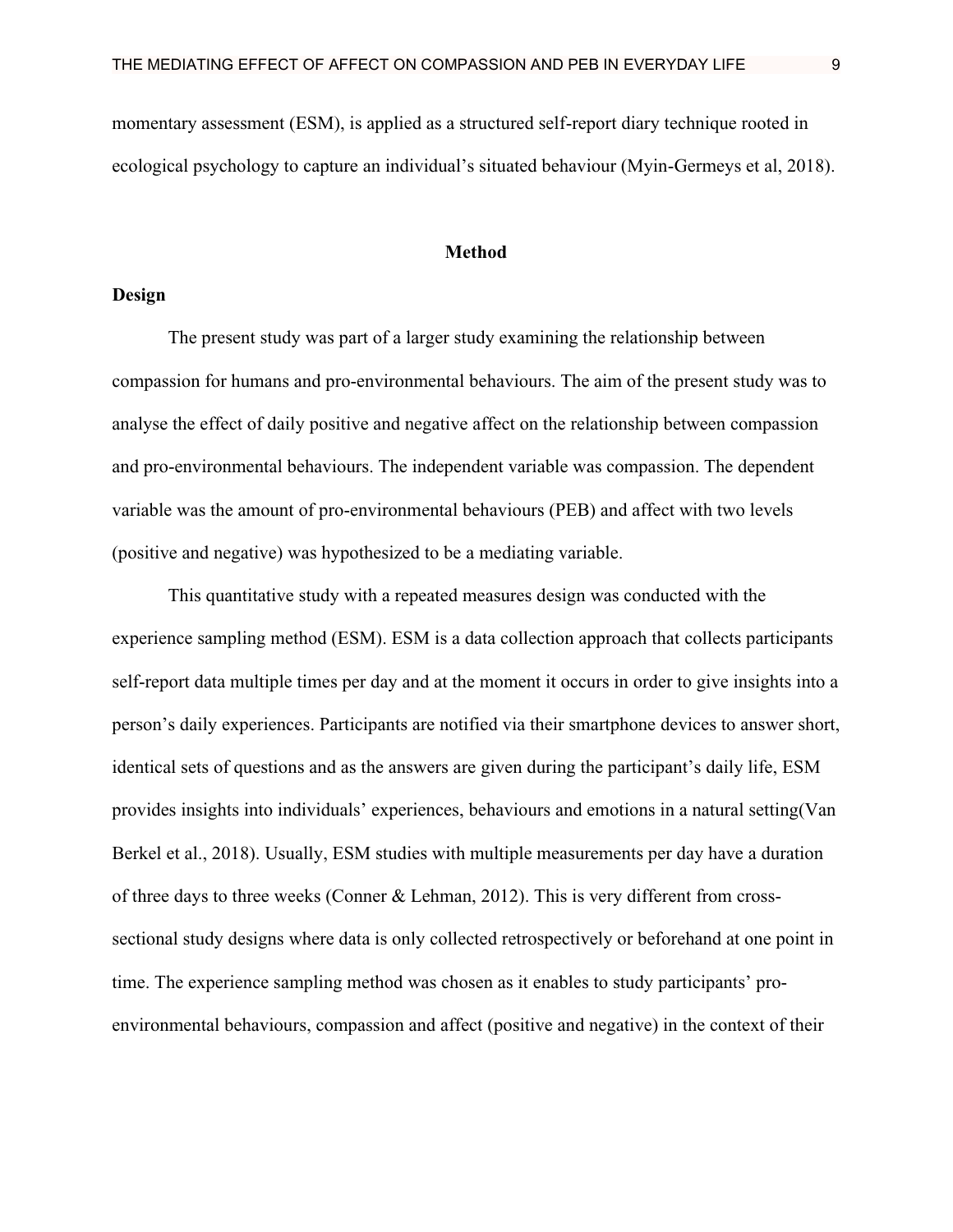daily lives. This makes it possible to study an individual's natural variability in these variables over the course of time.

The duration of this ESM study was nine days. The design of the data collection is displayed in Figure 1. On day one to eight participants answered the same state questions three times per day. The state questions consisted of four items for PEB, and one item each for compassion, positive affect and negative affect. The items were answered in the Ethica application according to an interval contingent trigger. As such, participants could answer the questions within predefined time intervals with standardized time gaps between triggers (Van Berkel et al., 2018). On day nine the participants answered the corresponding trait questionnaires once by filling out the Pro-Environmental Behaviour Scale (PEBS), the Compassion Scale (CS) and the Positive and Negative Affect Scale (PANAS). The answers from the trait questionnaires were not used in this study.

### **Figure 1**



*Study Layout of ESM Study*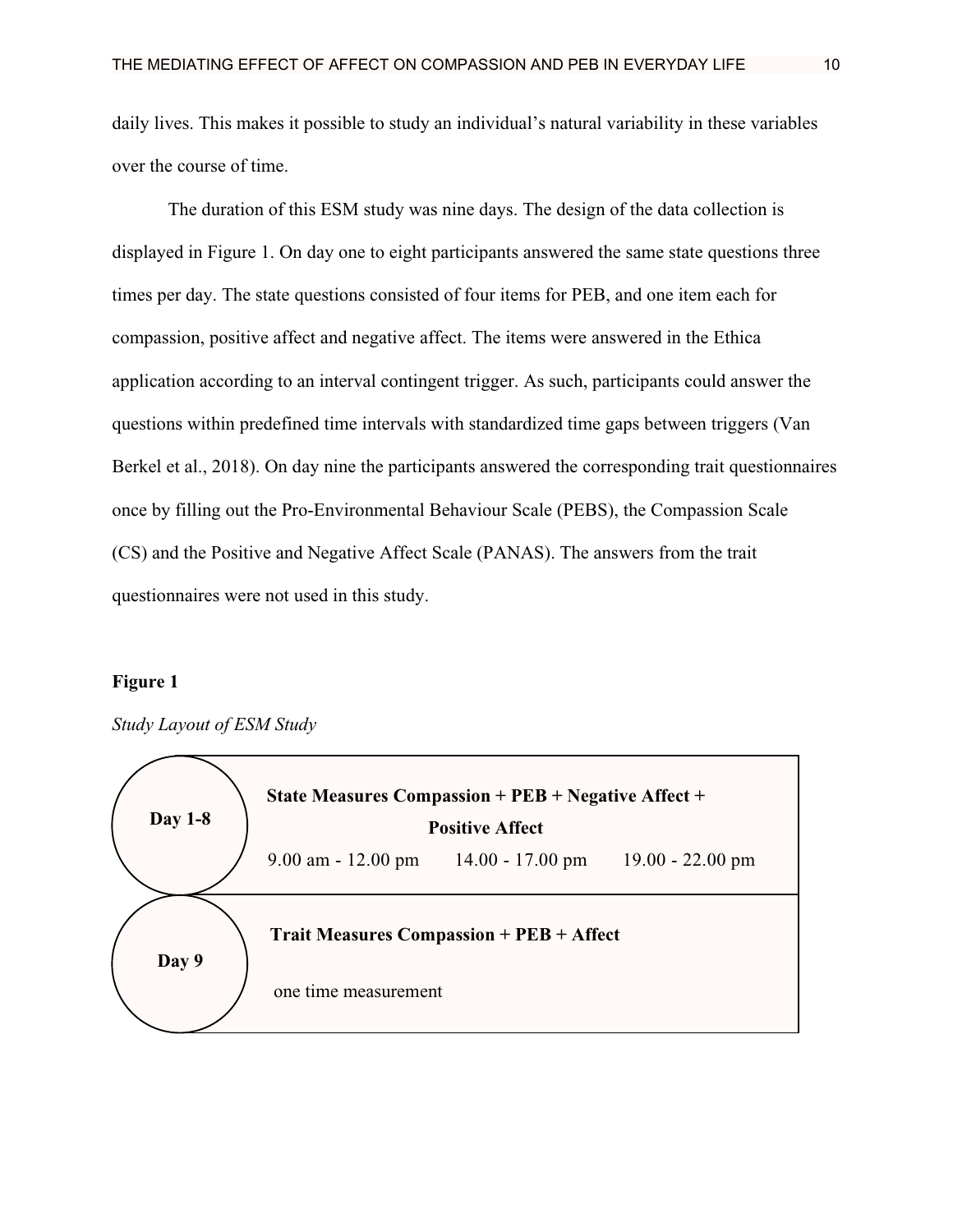### **Participants**

Forty-one participants were gathered through convenience sampling by the four researchers' personal contacts. Each researcher recruited five to ten participants. The inclusion criteria were (1) to be at least 18 years or older, (2) to have a good comprehension of the English language, and (3) to have access to a mobile device (Android or IOS) with an internet connection to download the Ethica application.

The initial sample size decreased to 31 participants as ten persons were excluded as they missed 50% or more of the state measurements over the 8 days. The exclusion was based on Conner & Lehman's (2012) recommendation to use a cut-off point of having completed at least 50% of the measurements to prevent that statistical conclusions are misled by differences between study-compliant and non-compliant participants. Further analyses were completed with 31 participants which is sufficient for an ESM study (Van Berkel et al., 2018).

### **Materials**

### *Questionnaires*

**State Pro-Environmental Behaviour.** The daily measurements of PEB were based on the Pro-Environmental Behaviour Scale (PEBS) (Markle, 2013). The scale consists of four subscales: conservation (e.g., 'How often do you turn off the lights when leaving a room?'), food (e.g., 'During the past year have you decreased the amount of beef you consume'), environmental citizenship (e.g., 'Are you currently a member of any environmental, conservation, or wildlife protection group?') and transportation (e.g., 'During the past year how often have you car-pooled?'). The four daily PEB items were self-designed based on these scales. Items were 'To me it is important to limit my energy use.', 'To me it is important to limit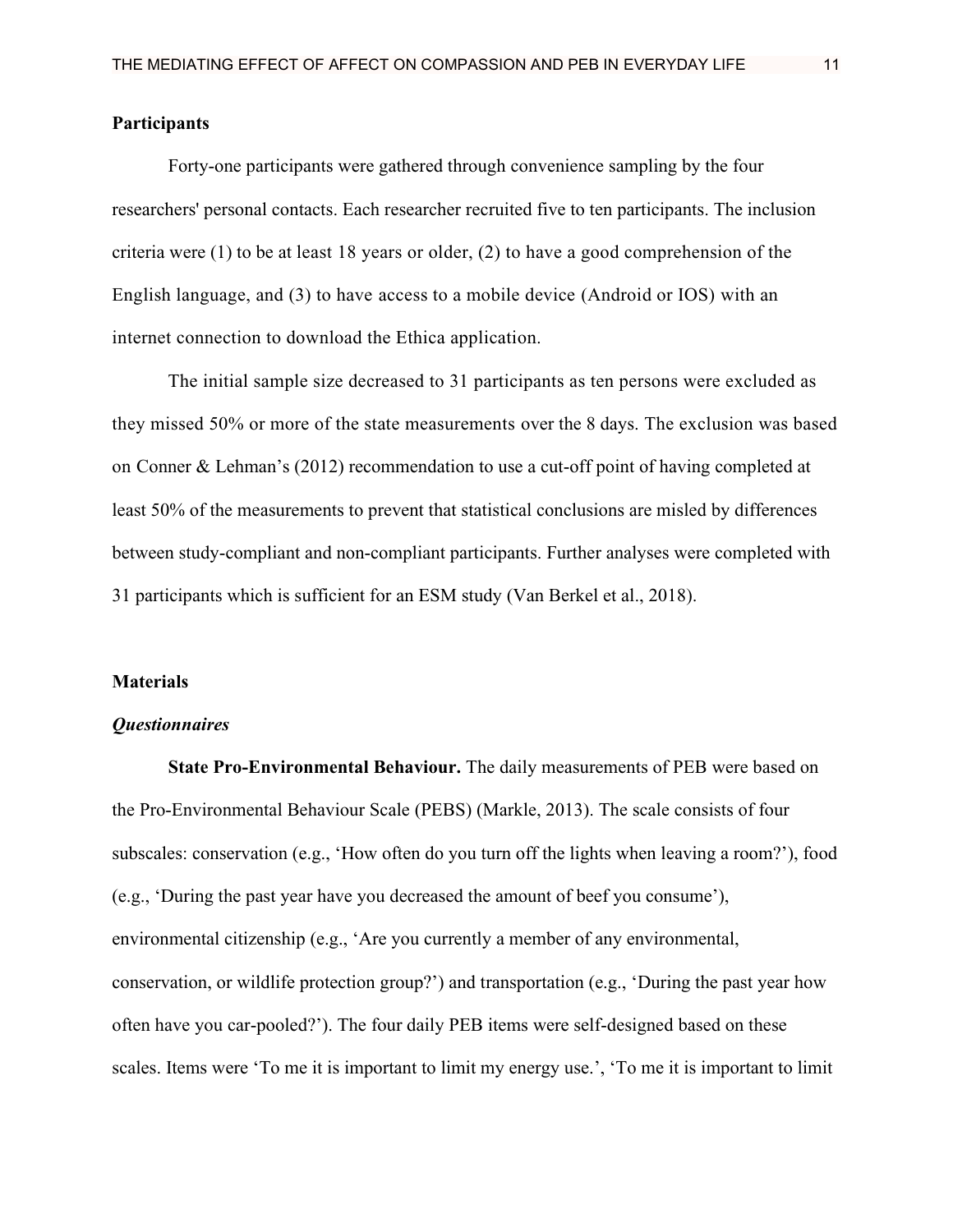my meat consumption.', 'To me it is important to talk to others about their environmental behaviors.' and 'To me it is important to limit my use of the car'. Participants filled out to what extent they agreed with each statement on a 7-point Likert-Scale, ranging from 1 (totally disagree) to 7 (totally agree).

**State Compassion.** The daily measurement of Compassion was chosen from the Compassion Scale (CS) (Pommier et al., 2020). The scale consists of four subscales, namely mindfulness, experienced kindness, lessened indifference, and a sense of common humanity. The questionnaire was found to represent a general factor of compassion for others (Pommier et al., 2020) and as compassion for humans is strongly correlated with compassion for nature, the item was chosen (Batavia et al., 2020, Pfattheicher, 2016; Tam, 2013). More precisely, the item 'I like to be there for others in times of difficulty' was included. Participants filled out to what extent they agreed with each statement on a 7-point Likert-Scale, ranging from 1 (totally disagree) to 7 (totally agree).

**State Affect**. The daily measurements of positive and negative affect were chosen from the Positive and Negative Affect Scale (PANAS) as it is the most commonly used questionnaire to measure emotions and affect (Watson et al., 1988). Hereby, do the items referring to PA reflect how much a person feels active, alert, and enthusiastic. This means that a high score on PA means that a person is energetic, pleasurably engaged and fully concentrated, whereas low PA reflect lethargy and sadness. The items on NA measure unpleasurable engagement and subjective distress, whereby low NA indicates a state of calmness (Watson et al., 1988). The questionnaire is designed in a manner that enables measuring affect at various points in time such as the present day, past day, week, year, or in general (Watson et al., 1988). In this study, the item was made to a state item by using the present tense. The item 'I am distressed right now'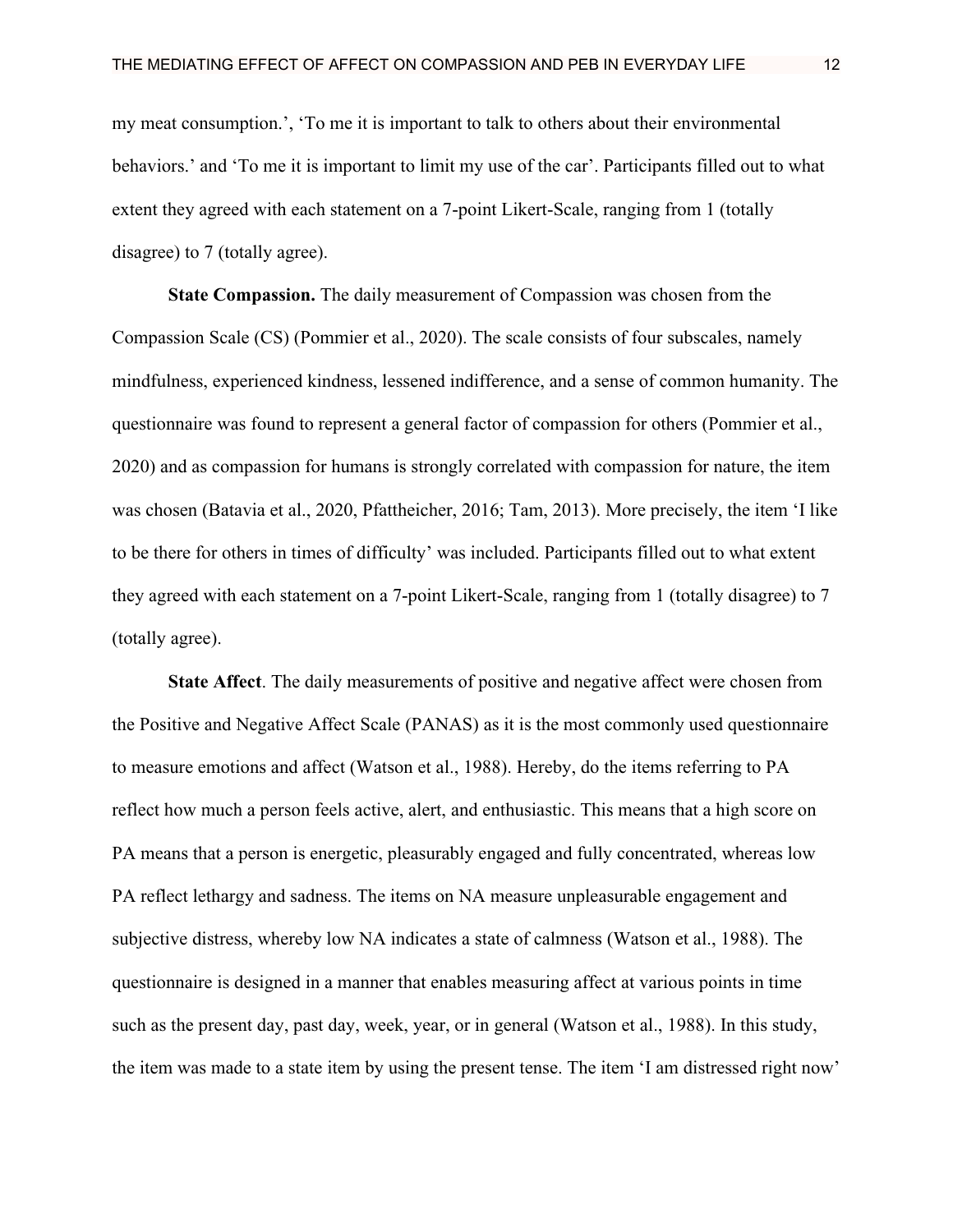for NA and the item 'I am enthusiastic right now' for PA were chosen. Participants filled out to what extent they agreed with each statement on a 7-point Likert-Scale, ranging from 1 (totally disagree) to 7 (totally agree).

### **Procedure**

The data collection was started and conducted throughout the month of April. Participants were recruited via an invitation letter (see Appendix) which informed them briefly about the aim, nine-day duration, and procedure of the study. Participation was completely voluntary and did not include any incentives. Participants were able to subscribe to the study via the URL subscription link provided in the invitation letter. The Ethica application was used as the environment for the study (Ethica, 2021). Ethica was set with a time-based triggering mechanism three times a day reminding the participants to answer the state questions. To complete the questions participants have a time window of 2 hours. The state questions asked about participants state PEB, compassion, enthusiasm, and distress as well as about the other researchers' variables: mindfulness, nature connectedness, being outdoors and being with others who care about the environment. The scales used by the other researchers were from the Mindfulness Attention Awareness Scale (Brown & Ryan, 2003) and the Connectedness to Nature Scale (Mayer & Frantz, 2004).

The day before the start of the ESM study, participants registered and logged into the Ethica application with a valid email address and password. Each person needed to sign an informed consent, encompassing voluntary participation and the possibility to withdrawal at any time without giving a reason. Then, they answered some demographical questions regarding their age, nationality, and gender. In the following consecutive eight days, the ESM study took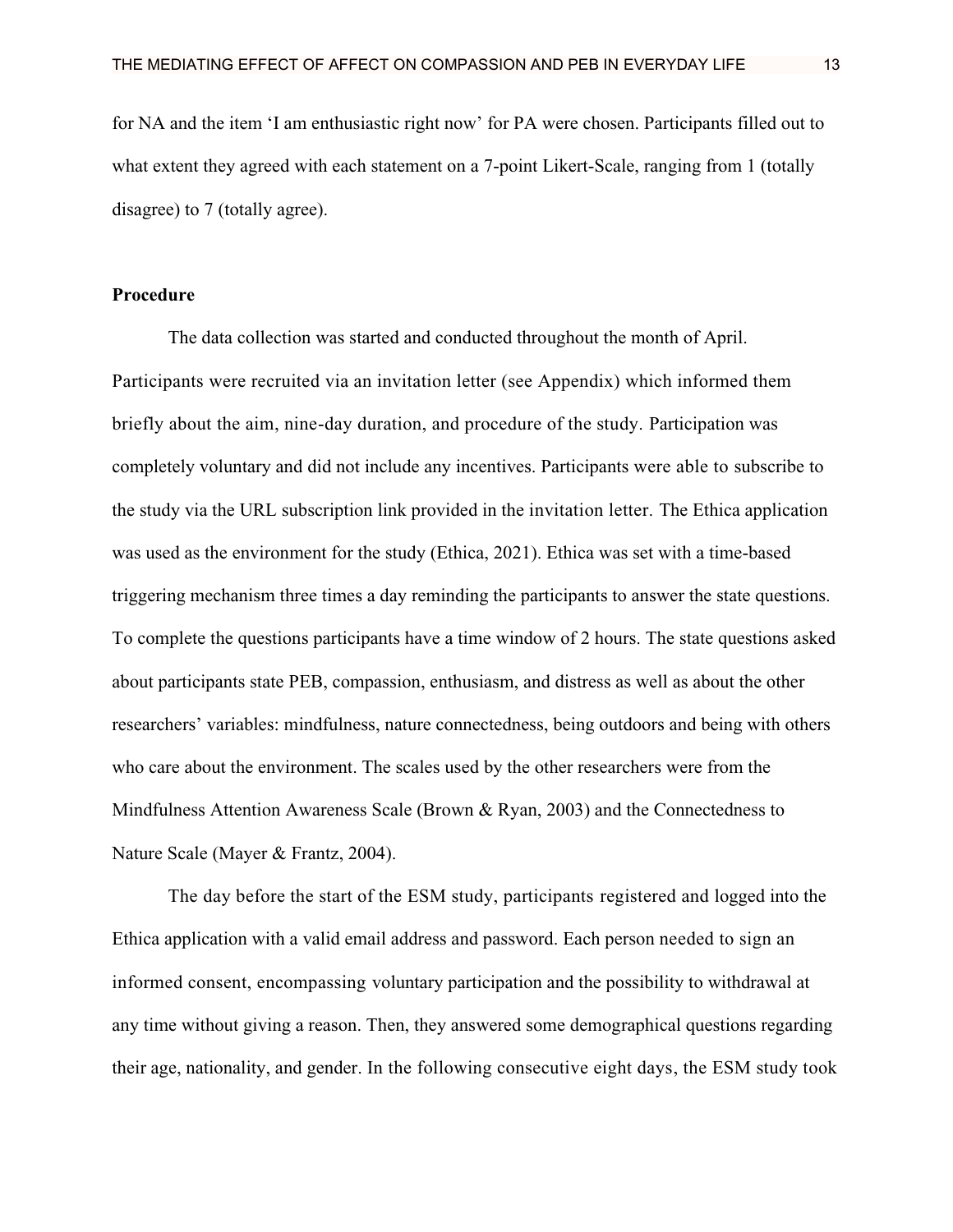place where participants responded to the state questions three times a day, namely at 9.00 - 12.00h, 14.00 - 17.00h and 19.00 - 22.00h. Thus, the participants were asked to respond 24 times. This took approximately 5 minutes per time interval. When the participant did not answer the questions at a certain timepoint a reminder was scheduled once after 30 minutes and once after an hour. The questionnaire items for each timepoint expired after 90 minutes of being unanswered. On the last day, participants were notified to complete the three trait questionnaires: the 19-item Pro-Environmental Behaviour Scale (PEBS) (Markle, 2013), the 16 item Compassion Scale (CS) (Pommier et al., 2020) and the 20-item Positive and Negative Affect Scale (PANAS) (Watson et al., 1988), which took approximately 20 minutes. The trait questionnaires were not part of the present study.

### **Data Analysis**

The data was exported from Ethica and transformed into an SPSS-dataset. For all statistical analyses, IBM SPSS Statistics Version 25 was used. All participants with a response rate of at least 50% of the state measurements over the 8 days were included in the data analysis. First, Little's MCAR test was conducted to see whether the sample's data were missing completely at random or whether there was a pattern behind the missingness. Further, Person means (PM) and person mean-centred scores (PM-centred) for state PEB, state compassion, state NA and PA were computed. This was done as PM scores indicate the average of each study variable per participant across all 24 timepoints which allows for between-person analyses (BS). PM-centred scores show momentary deviations in state PEB, state compassion, and state NA and PA of all participants per timepoint, showing how much each variable differs from the PM, which allows for within-person analyses *(WS) (Curran & Bauer, 2011).*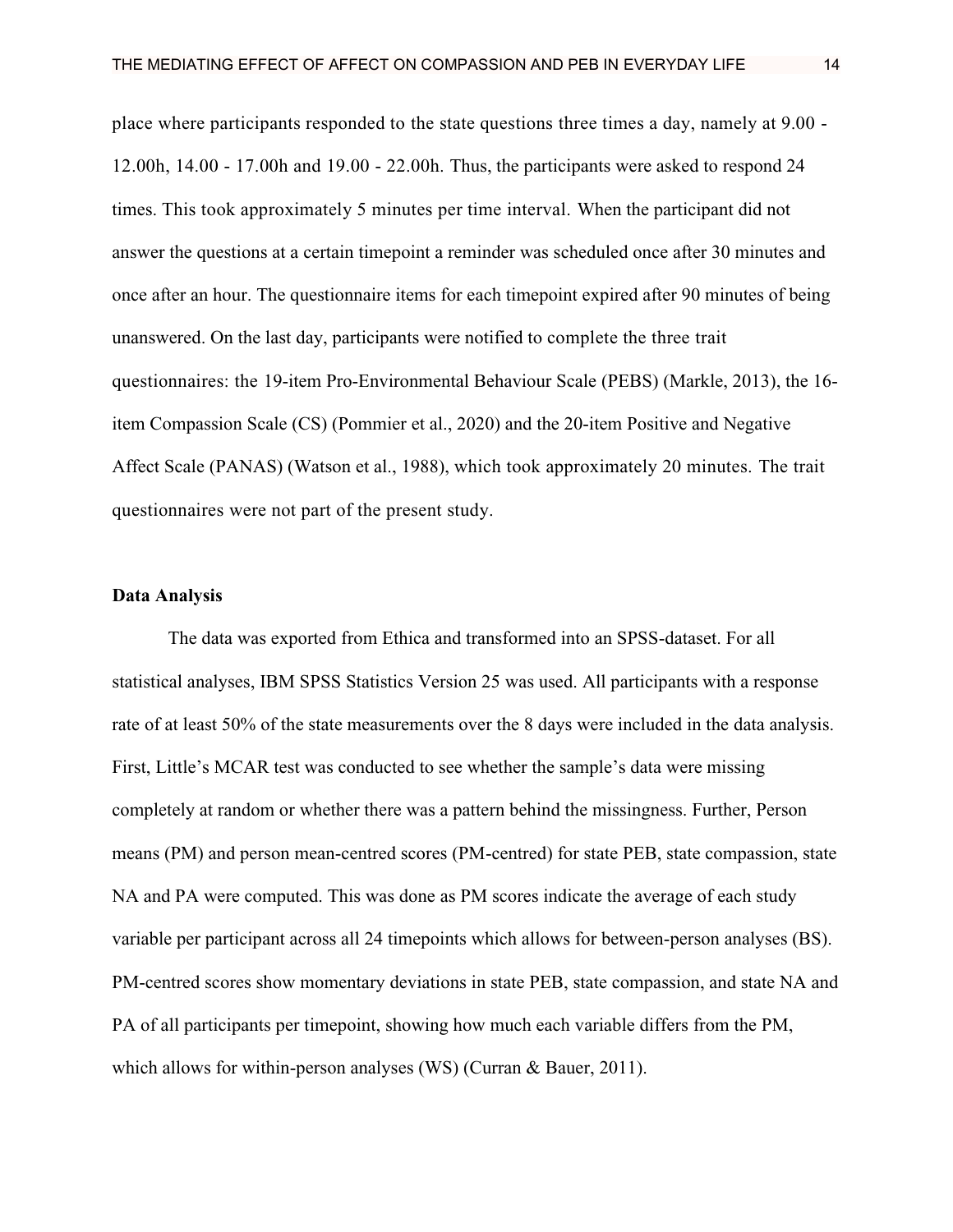Descriptive statistics were calculated to get an impression of the variables. Participants demographic variables were studied. Pearson correlations were generated to study the relationship between the four PMC variables. Next, graphical visualizations were generated in the form of boxplots to visualize each person's fluctuations (within-person variations) in the studied variables. Two persons' within-person experiences of state compassion, state PEB and state affect during the study were further visualized using Microsoft Excel (2016) .

Further, floor and ceiling effects were generated by means of a frequency table as well as boxplots to see the tendencies in the data. The reliability of the Pro-environmental Behaviours Scale was assessed with Cronbach's alpha and as the data is nested ICC(1) was computed for each variable to interpret the total amount of variance within the data (Hausknecht, Hiller, & Vance, 2008). An ICC value can range between zero and one whereby a value close to 0 indicates that there is no clustering in that variable and that the observations vary over time.

Linear mixed model analyses (LMM) were conducted following Baron & Kenny (1986) mediation approach to answer the hypothesis. LMM is useful with the use of ESM as it takes the nested structural nature (within-person effect) of the data into account. Hence, LMM analyses with an autoregressive covariance structure were computed to take the nested nature of the repeated measurements per respondent and time point into account. In all LMM analyses, the Person mean-centred scores were used, the subjects were the participants, the time point was repeated and the repeated covariance type was AR(1). First, the effect of the independent variable compassion on the dependent variable PEB was calculated. Second, the effect of the independent variable compassion on the mediator variable enthusiasm was calculated. Third, the effect of the independent variable compassion, and the mediator variable enthusiasm were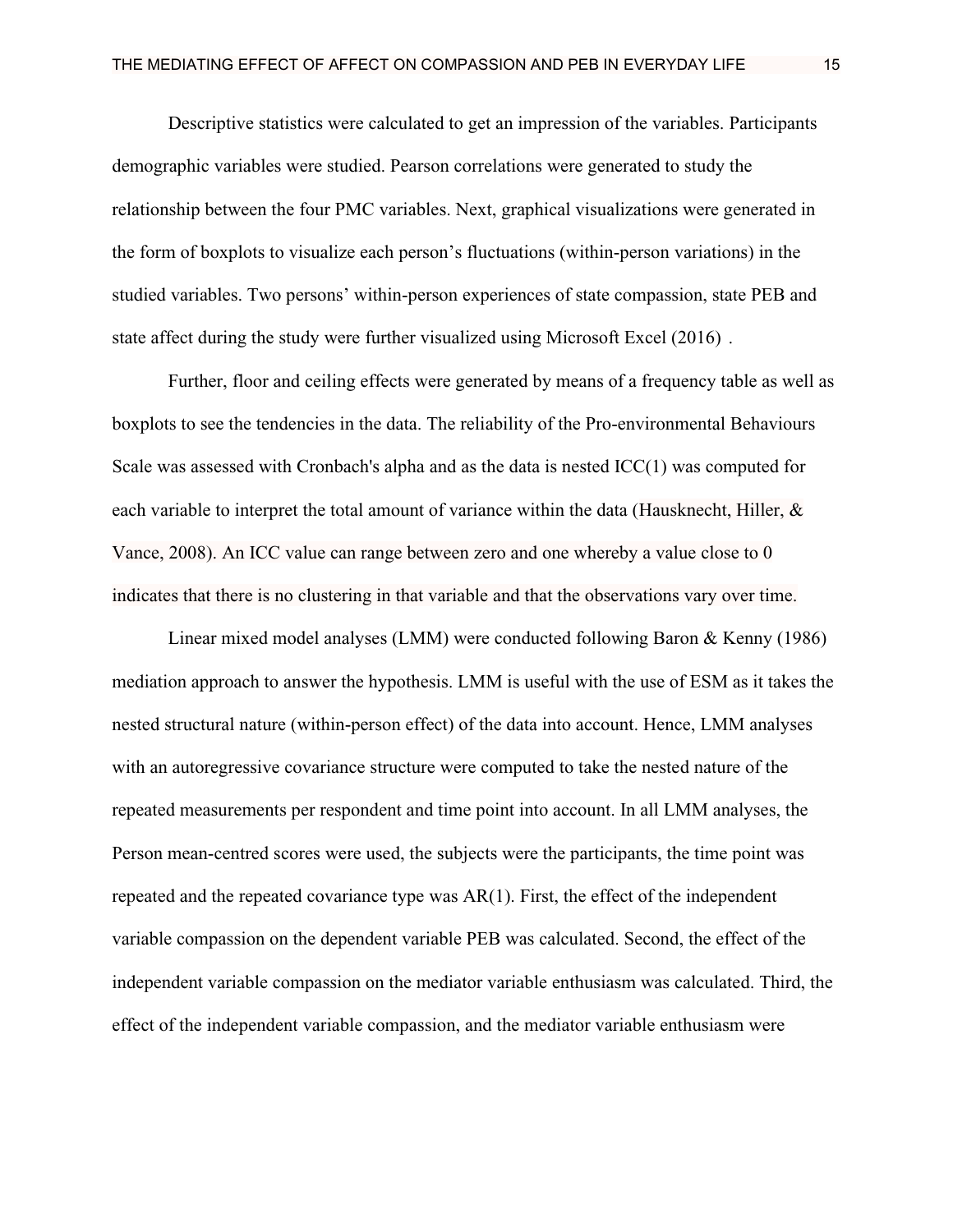calculated. The same analysis was repeated for the affect variable distress. Lastly, the Sobel test was used to test the significance of the mediation effect.

### **Results**

### **Descriptive statistics**

The 31 participants had an age-range from 18 to 40 ( $M = 26.23$ ,  $SD = 5.89$ ) with 22 females (71%) and 9 males (29%). Individuals from different nationality took part in the study with participants having the German (87.1%), Dutch (3.2%), British (3.2%), Nigerian (3.2%), or French (3.2%) nationality. On average did the sample have vocational training with English skills ( $M = 3.68$ ,  $SD = .82$ ) varying between good and very good.

The 744 state measurements had a missing response rate of 21.8% for PEB, corresponding to 162 state measurements. The variables compassion, NA, and PA each had a missing response of 22.2% or 165 state measurements per variable. Little's MCAR test showed that the data were missing completely at random  $\chi^2$  (1,  $N = 579$ ) = 0.098,  $p = .75$ . Accordingly, no imputation method was applied as there was no systematic pattern in the missing data. The associations between the four variables are displayed in Table 1. The four variables are not correlated except for a weak, negative association between PEB and NA.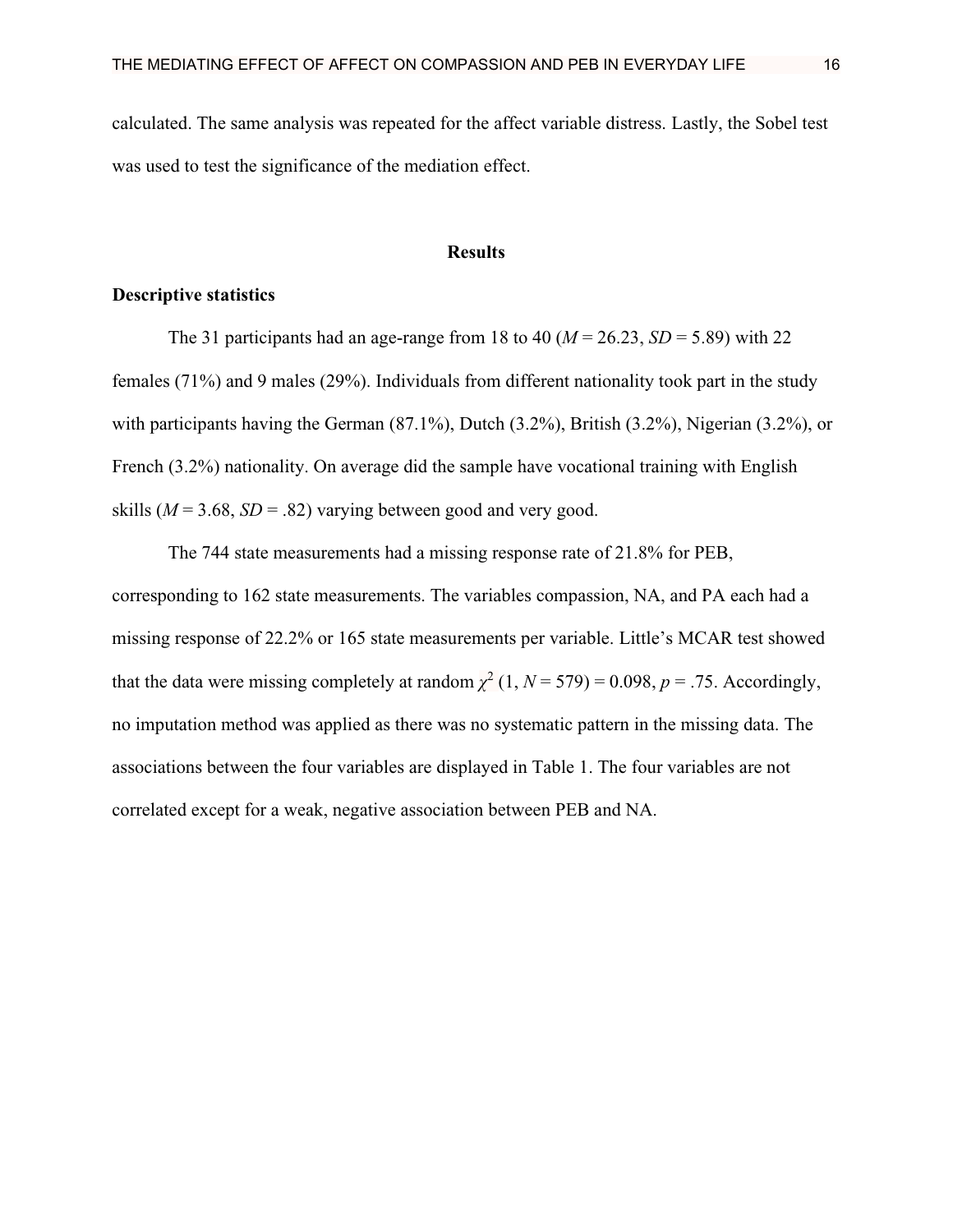|                        |          |         | 3.         |  |
|------------------------|----------|---------|------------|--|
| 1. PEB                 |          |         |            |  |
| 2. compassion          | .045     |         |            |  |
| 3. PA                  | .002     | .041    |            |  |
| 4. NA                  | $-.086*$ | $-.036$ | $-0.483**$ |  |
| $*_{12}$ / 05 *** / 01 |          |         |            |  |

*Correlations between PEB PMC, compassion PMC, PA PMC, and NA PMC.* 

 ${\rm Sp} < .05$  \*\*p  $< .01$ 

In general, individuals showed some variability in their PEB ( $M = 5.48$ ,  $SD = 1.02$ ) over the course of the study (Figure 2). As can be seen, there were both fluctuations within-persons and between-persons PEB which indicates that there are differences between individuals as well as differences within a person's PEB across time. Nonetheless, the PEB variable was extremely skewed to the left, with a skewness of  $-1.18$  (*SE* = 0.10) and kurtosis of 0.96 (*SE* = 0.20) indicating a ceiling effect in the data. As such, participants PEB scores showed a lack of variance, reflected in the Shapiro-Wilk ( $p < .001$ ).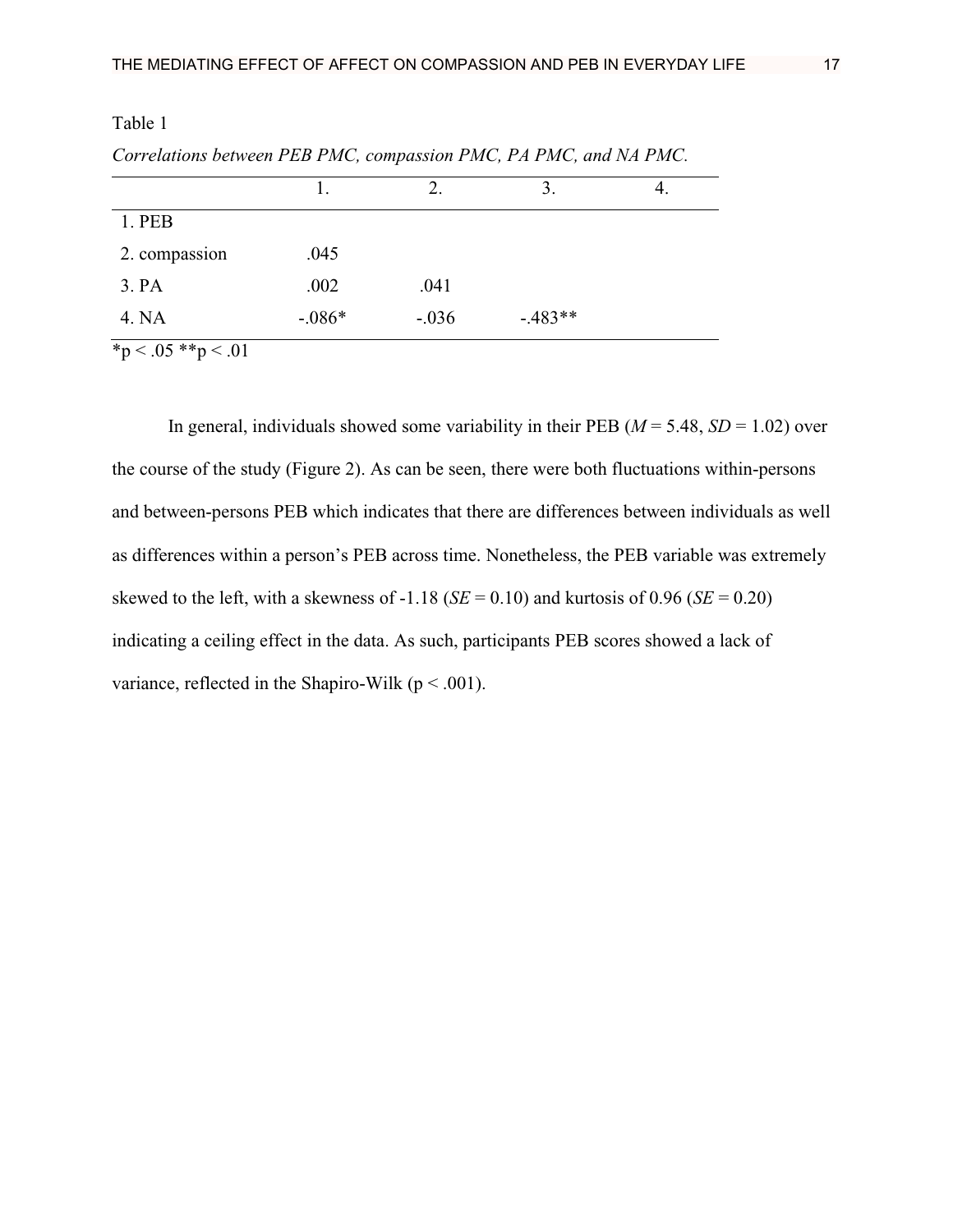*Boxplot depicting the Variation in PEB for each Participant with a Reference Line set at the* 





Participants scored very high in compassion ( $M = 6.19$ ,  $SD = 0.85$ ). The compassion variable was extremely skewed to the left, with a skewness of -1.16 (*SE* = 0.10) and kurtosis of 1.48 (*SE* = 0.20). The compassion scores indicated a lack of variance, reflected in the Shapiro-Wilk ( $p < .001$ ). Taken together, this indicates a ceiling effect and little between person variability. As can be seen in Figure 3, there was also little variability within a person's levels of compassion over the course of the study as most participants, except for 8 persons, indicated the same compassion scores across time.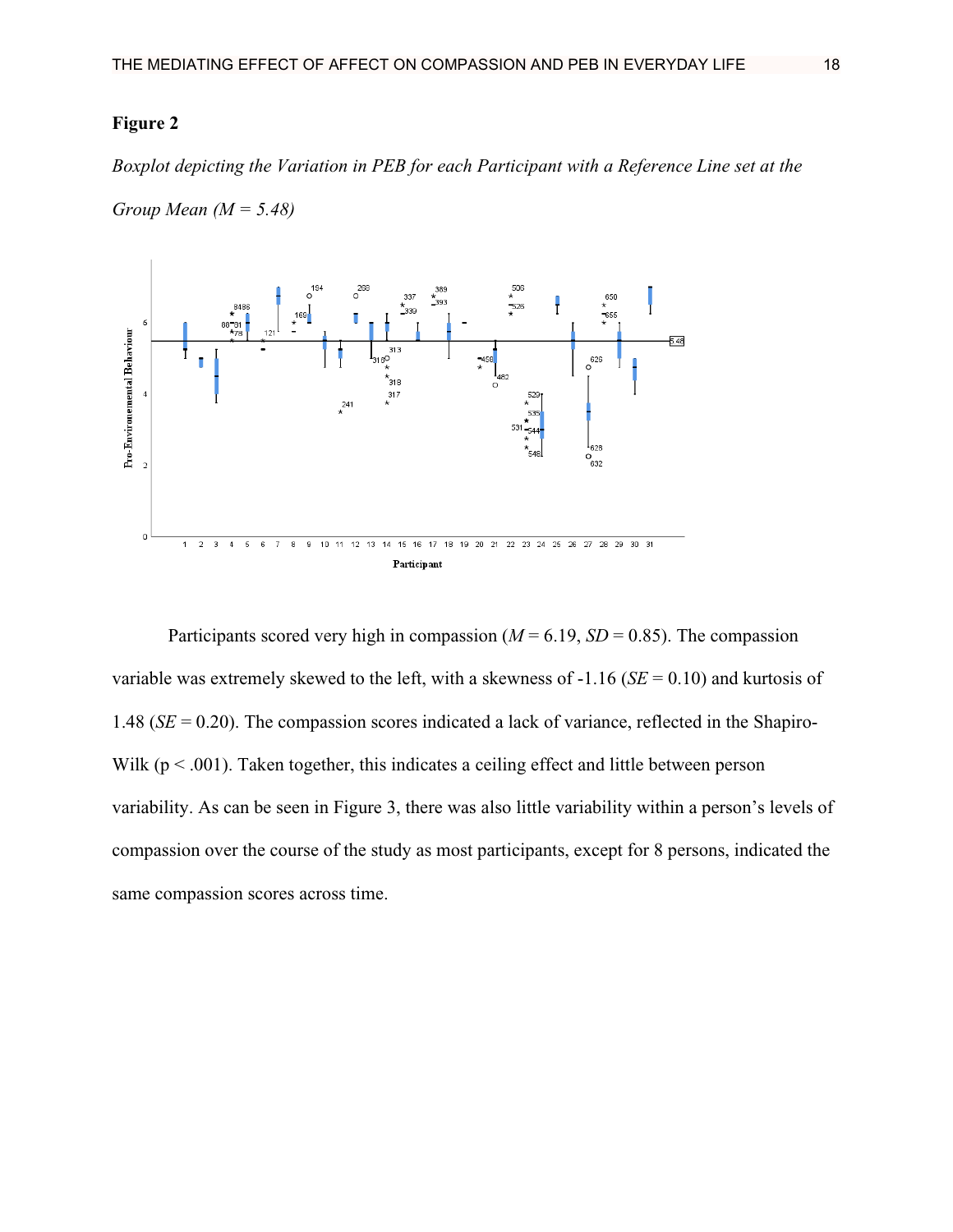*Boxplot depicting the Variation in Compassion for each Participant with a Reference Line set at the Group Mean*  $(M = 6.19)$ 



On average, the participants tend to feel more enthusiasm  $(M = 4.90, SD = 1.25)$  than distress ( $M = 3.14$ ,  $SD = 1.66$ ) (see Figure 4 and 5). As displayed, there were substantial fluctuations within a person's experience of enthusiasm and distress over the study period as well as great differences between the participants' variations in affective states. The affect state levels indicated a lack of variance, reflected in the Shapiro-Wilk ( $p < .001$ ). However, in contrast to the previous variables, the lack of variance was not as extreme in the affect variables as enthusiasm had a skewness of -0.81 ( $SE = 0.10$ ) and kurtosis of 0.52 ( $SE = 0.20$ ) whereby distress was somewhat symmetrical with a slight left skewness of 0.43 (*SE* = 0.10) and kurtosis of -0.87 (*SE*  $= 0.20$ ).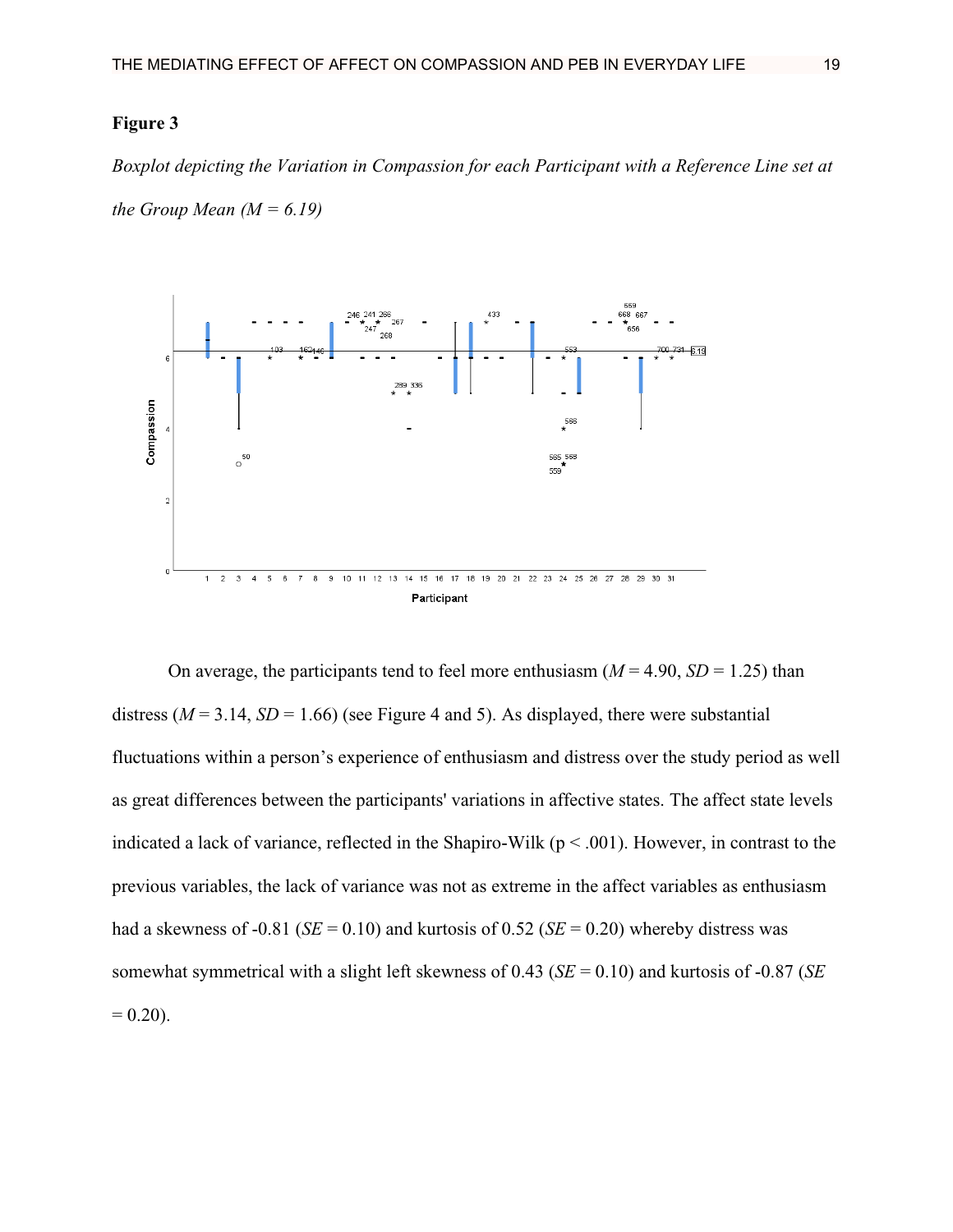*Boxplot depicting the variation in Enthusiasm for each participant with a reference line set at the group mean*  $(M = 4.90)$ .



### **Figure 5**

*Boxplot depicting the variation in Distress for each participant with a reference line set at the* 

*group mean (M = 3.14).*

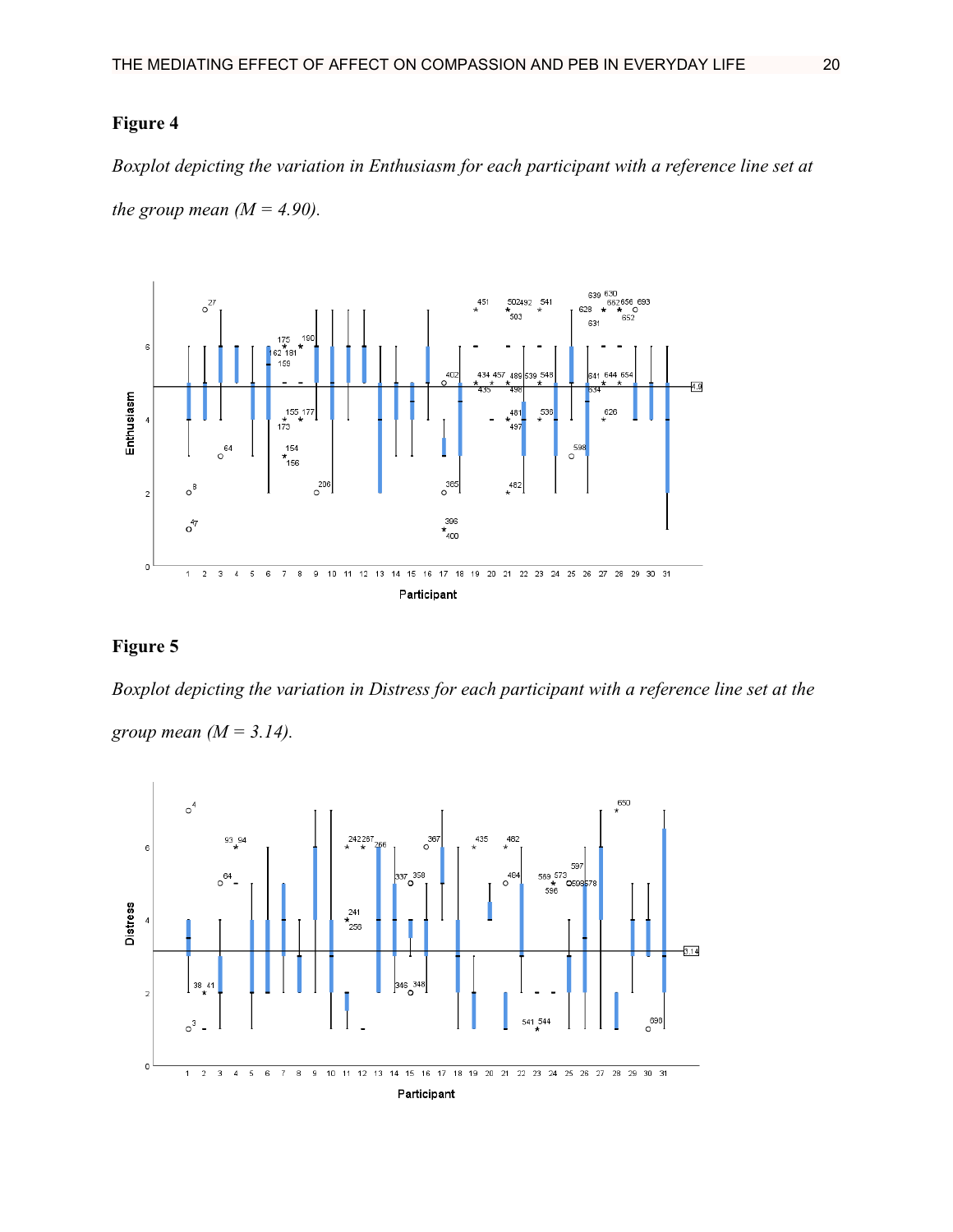### **Reliability Assessment**

### *Reliability*

The Pro-Environment Scale showed good reliability with  $\alpha = .759$ .

### *Interclass coefficient*

The affect variables showed a moderate amount of clustering with  $ICC(1) = .45$  for distress and  $ICC(1) = .38$  for enthusiasm. There was great variance in those affective states over time. In contrast, PEB with  $ICC(1) = .90$  showed almost no variance over time as there is a high level of clustering. Compassion also showed a high level of clustering with an  $\text{ICC}(1) = .79$ . As such, there is little variance in individuals scores in these two variables over the course of the study.

### **State Compassion, State Pro-Environmental Behaviours, and State Affect**

### *Individual Cases for Visualization*

Individual participants' data were chosen to depicture personal fluctuations in state Compassion and state PEB over the course of the study.

**Participant 15.** Participant 15 (Figure 6) scored very high on state compassion and state PEB. The individual perceived being there for others in times of difficulty as continuously very important (PM = 7.00). The same importance was assigned to PEB (PM=  $6.27$ ) with minor fluctuations at timepoint two, three and four. Further, did the person experience fluctuations in his/her PA (PM=  $4.42$ ) and NA (PM=  $3.75$ ), ranging from two (Somewhat disagree) to five (A little agree). During the time of the study, the person did not feel very enthusiastic nor very distressed but fluctuated in the middle range.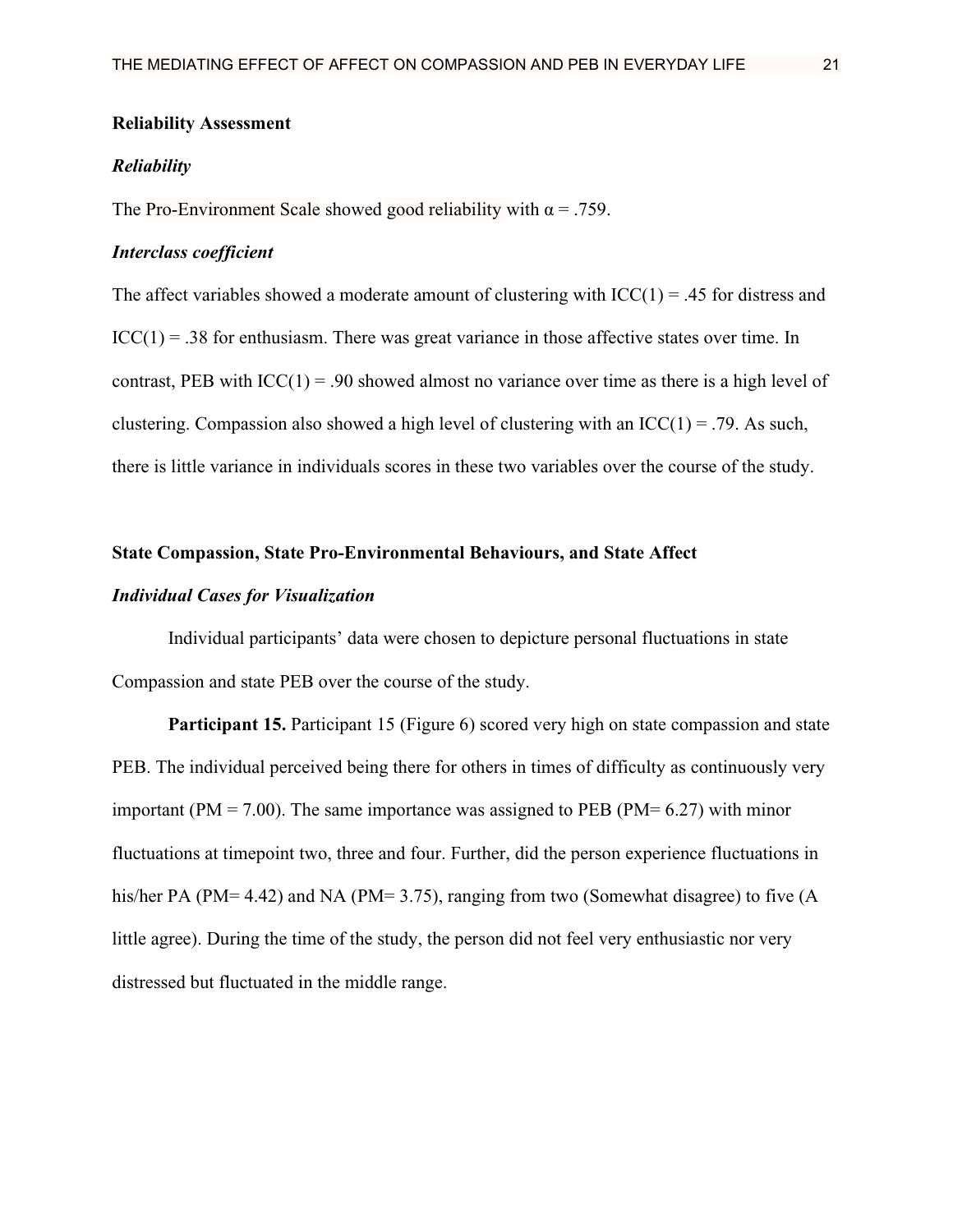

*Line graph depicting high state compassion levels per timepoint for participant 15.*

**Participant 24.** Participant 24 (Figure 7) scored low on PEB (PM = 3.10) and in Compassion (PM  $=$  4.65) in comparison to the scores of other participants. The individual has many fluctuations in PEB, ranging from two and twenty-five (Somewhat disagree) to four (Neither agree or disagree) as well as in Enthusiasm, ranging from two (Somewhat disagree) to six (Somewhat agree). However, the person's level of compassion is more stable ( $PM = 4.65$ ) with moderate fluctuations, ranging from three (A little disagree) to six (Somewhat agree). Distress is very stable in this person with a score of two (Somewhat disagree) ( $PM = 2.00$ ) with deviations on day 16,17 and 21 to a score of five (A little agree).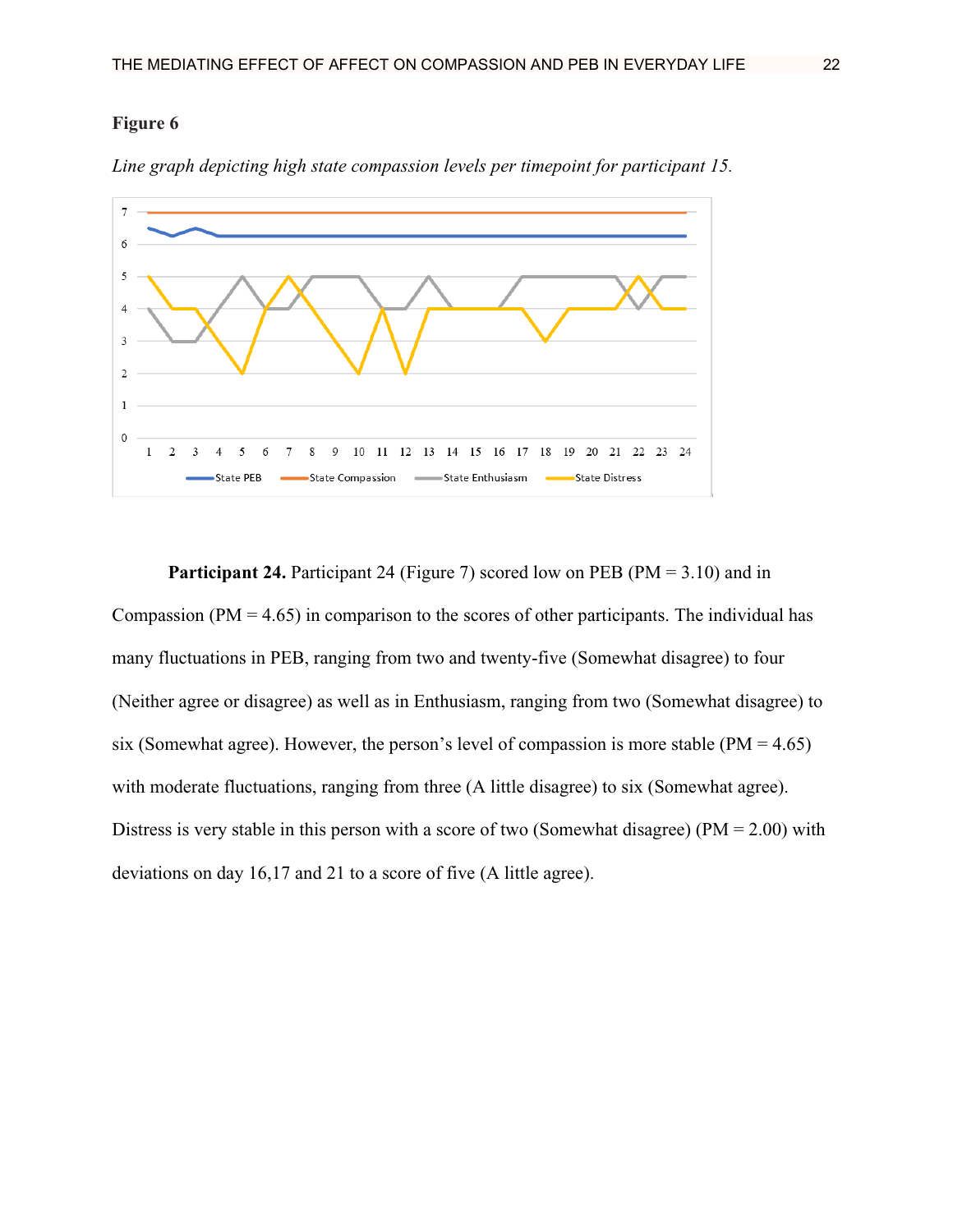

*Line graph depicting high state PEB levels per timepoint for participant 24*

### **Mediation analysis**

Linear mixed model analyses were conducted to study the relationship between compassion and PEB through the influence of the mediators positive and negative affect. State compassion was not found to significantly predict state PEB  $t(578.90) = 1.06$ ,  $p = .29$ , CI [-.03, .10]. As such, a direct relationship between state compassion and state PEB was not observable (see Figure 7 and 8).

First, the relationship was studied with positive affect (Figure 8). State compassion did not significantly predict state enthusiasm  $t(576.30) = 0.75$ ,  $p = .46$ , CI [-.133, .30]. Individuals did not experience enthusiasm as a response to compassion as the independent variable compassion did not predict the mediator enthusiasm. Additionally, the relationship between state compassion and enthusiasm was non-significant when both compassion and enthusiasm were predictors of PEB (for compassion:  $t(578.86) = 1.06$ ,  $p = .29$ , 95% CI [-.03, .10]; for enthusiasm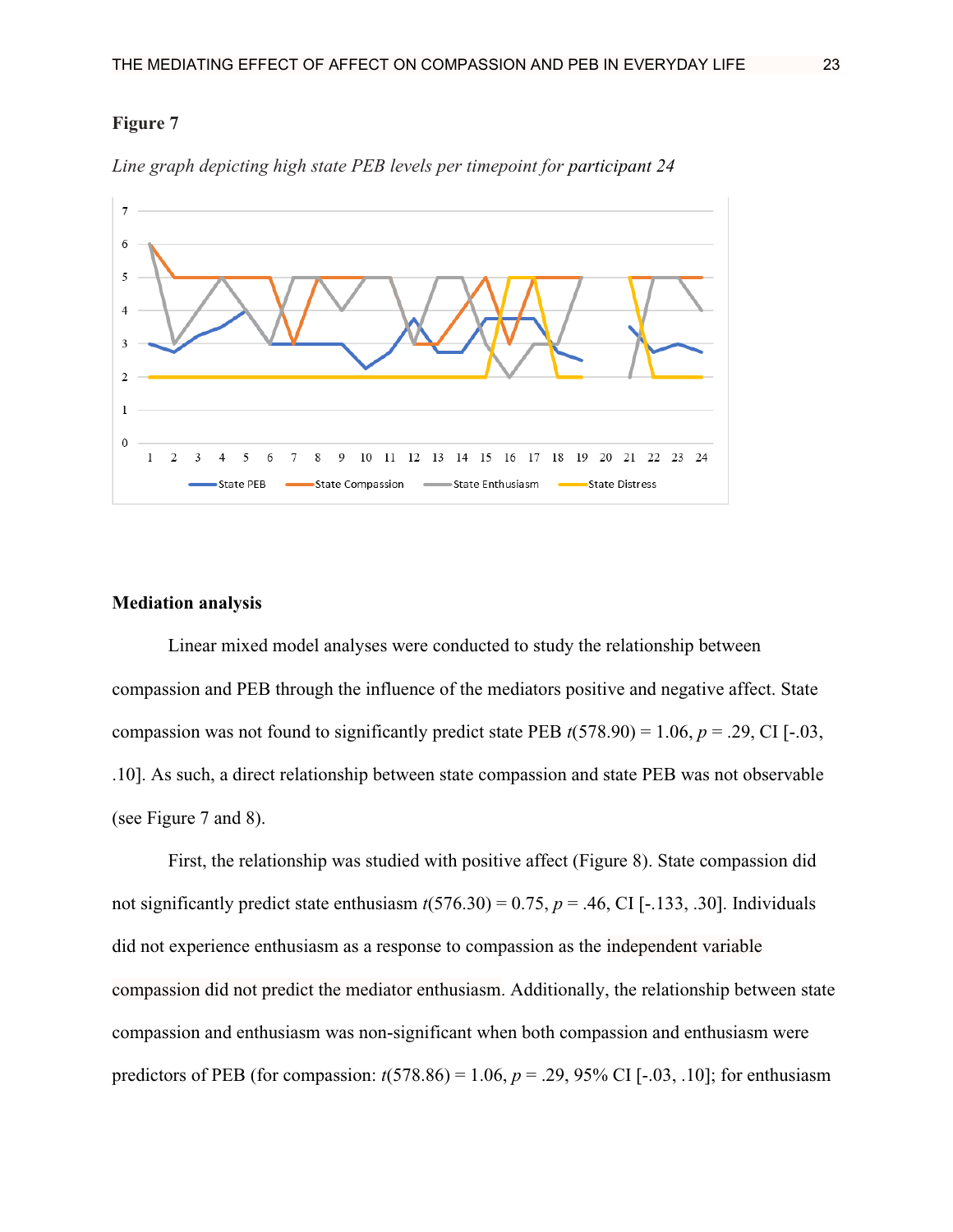$t(574.59) = -0.16$ ,  $p = .88$ , 95% CI [-.03, .02]). Therefore, the association between compassion and PEB was not influenced by taking the mediating variable enthusiasm into account and an indirect effect of enthusiasm was not observable. The Sobel test confirmed the insignificance of the indirect effect of compassion on PEB via enthusiasm,  $z = -0.15$ ,  $p = .88$ . This finding stands in contrast with the hypothesis that positive affect leads to higher levels of PEB.

### **Figure 8**

*Mediation model for State Compassion, State Enthusiasm and State PEB*



*Note.* The coefficient and p-value above the arrow between State Compassion and State PEB refer to the direct effect (c) and the coefficient and p-value below the arrow refer to the indirect effect (c').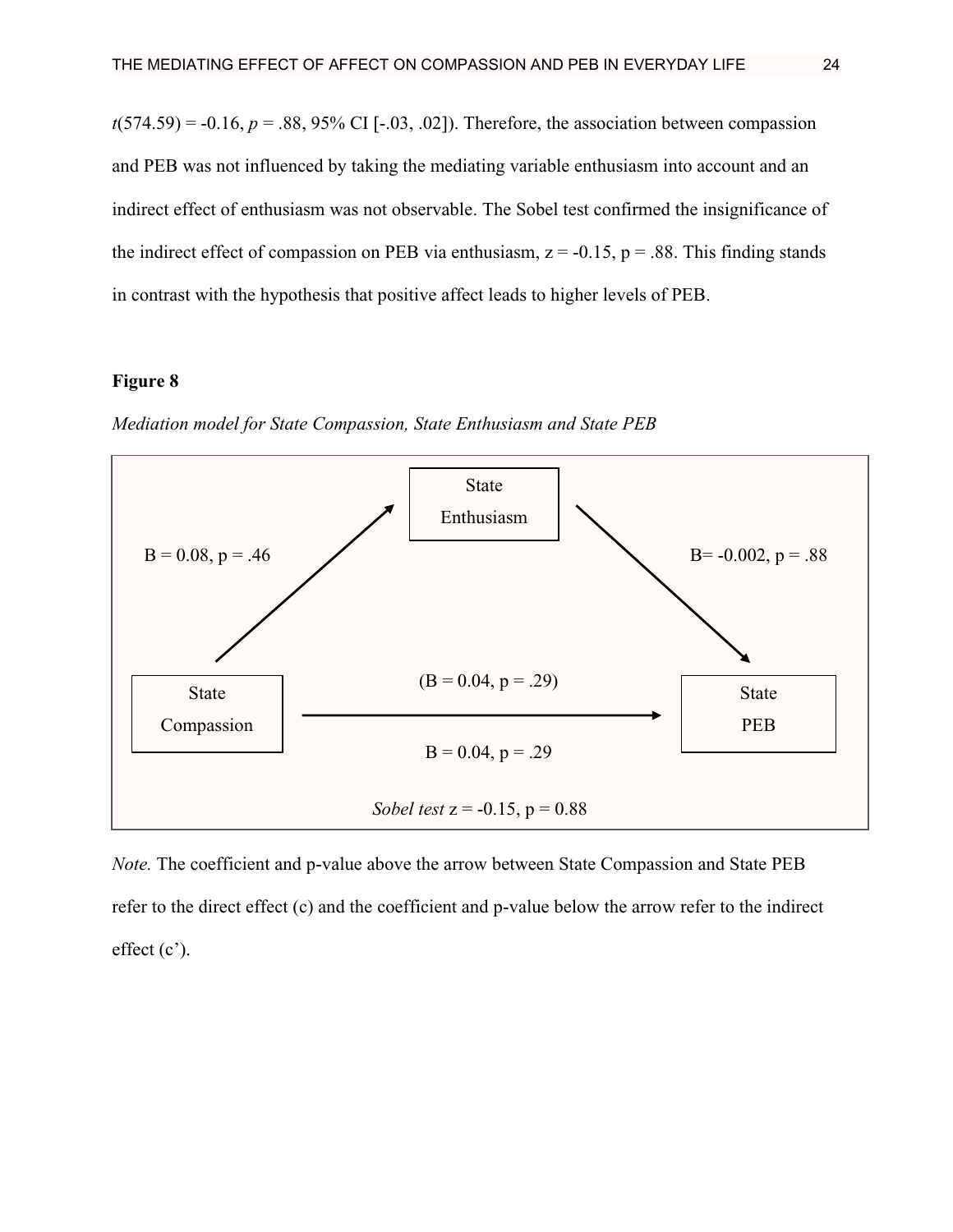Secondly, the relationship was studied with negative affect (Figure 9). State compassion did not significantly predict state distress  $t(578.73) = -.86$ ,  $p = .39$ , CI [-.38, .15]. Individuals did not experience distress as a response to compassion as the independent variable compassion did not predict the mediator distress. Additionally, the relationship between state compassion and PEB was non-significant when taking both state compassion and distress as predictor variables  $t(578.93) = .99$ ,  $p = .32$ , CI [-.03, .10]. However, it was found that distress significantly predicts PEB, *t*(578.37) = -2.01, *p* = .04, CI [-.04, -.0005]. This shows a negative within-person association ( $B = -0.02$ ,  $SE = .01$ ,  $p = .04$ ) between state distress and state PEB. Following, Baron & Kenny's (1986) conditions for mediation, the significant indirect effect of the mediator distress on PEB while the relationship between compassion and PEB is insignificant indicates a full mediation effect of distress. However, as the general conditions for mediation were not met a full mediation cannot be assumed (for an explanation of conditions for mediation see Baron & Kenny's, 1986). The Sobel test confirmed the insignificance of the indirect effect,  $z = 0.79$ ,  $p =$ 

.43.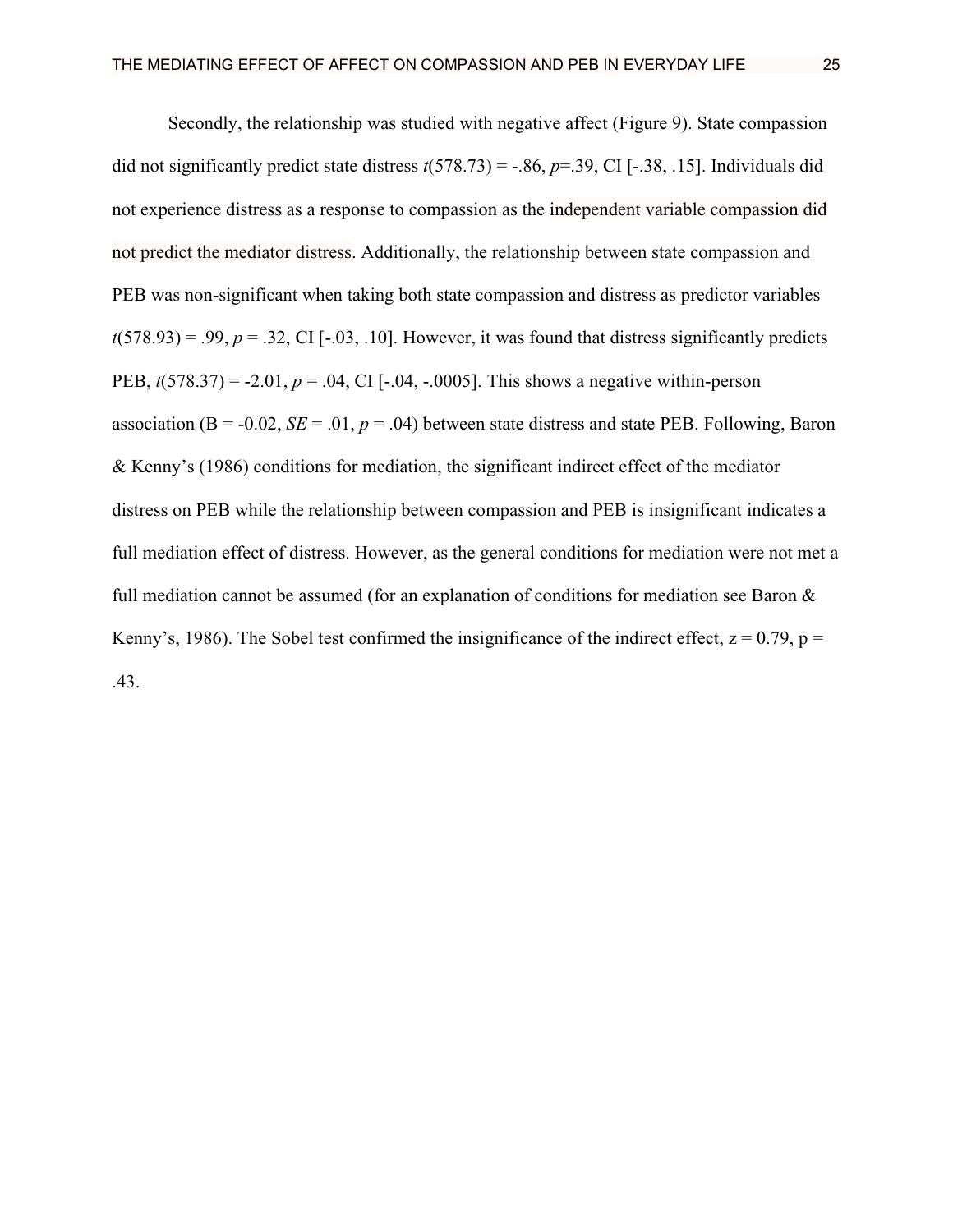

*Mediation model for State Compassion, State Distress and State PEB*

*Note.* The coefficient and p-value above the arrow between State Compassion and State PEB refer to the direct effect (c) and the coefficient and p-value below the arrow refer to the indirect effect (c').

### **Discussion**

The purpose of this study was to investigate the influence of positive and negative state affect on the relationship between state compassion and state pro-environmental behaviours in the context of daily life. More specifically, it was examined whether daily fluctuations in positive and negative affect mediate daily fluctuations in compassion and PEB. It is hypothesized that positive and negative state affect mediate the relationship between state compassion and state pro-environmental behaviours. Yet support for this effect was not found. First, the results do not support a direct relationship between compassion and PEB. This implies that an individual's momentary pro-environmental behaviours are not influenced by the individual's momentary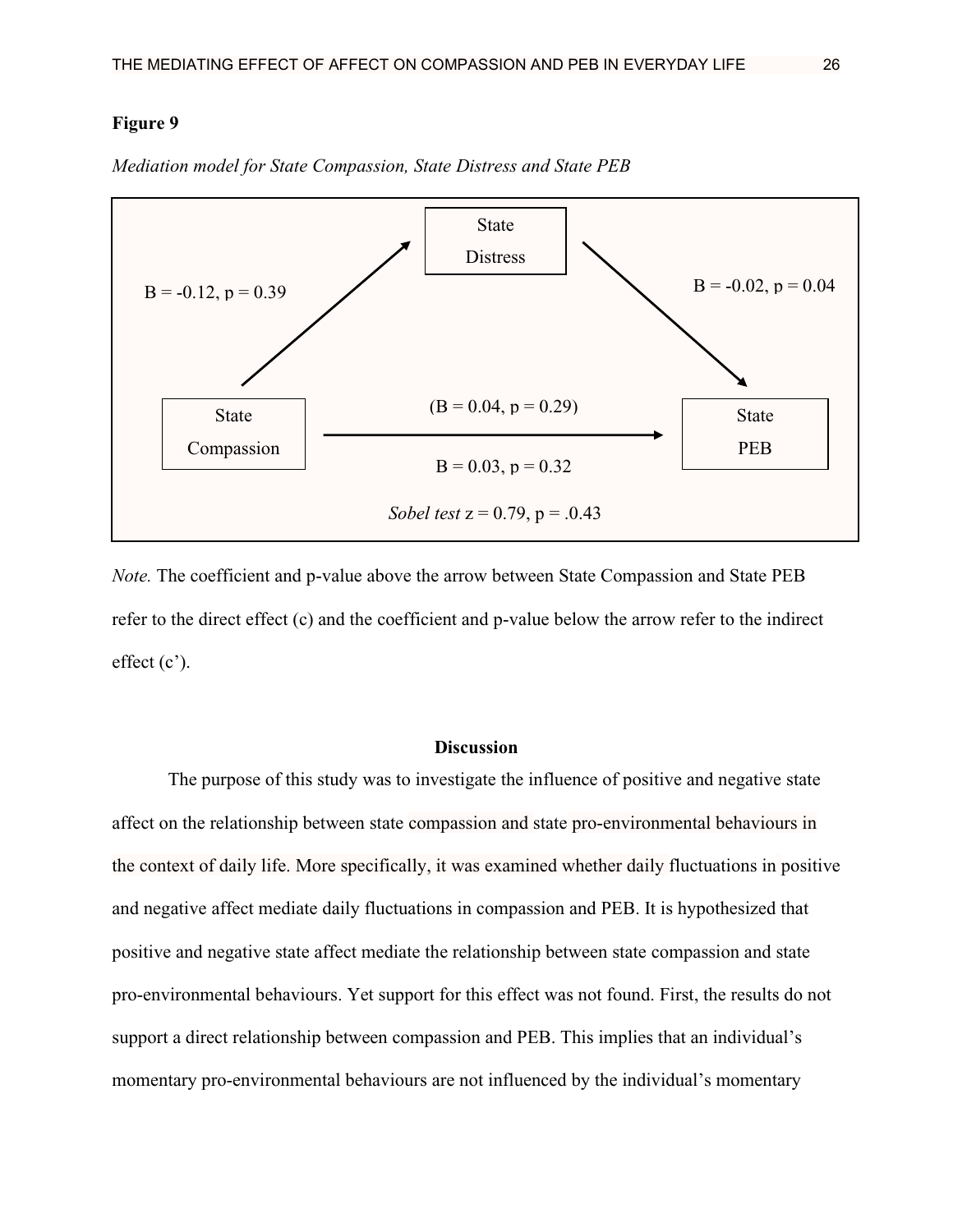experience of compassion. Second, an indirect influence of compassion on PEB through state enthusiasm was not found. Third, an indirect influence of compassion on PEB through the affect state distress was not found. However, state distress was found to predict state PEB negatively.

### **Interpretation of Results and Theoretical Implications**

The current study could not replicate findings in previous research. Previous studies have shown that compassion for other humans is a crucial factor in fostering pro-environmental behaviours (Greving & Kimmerle, 2021; Pfattheicher et al., 2016). Yet support for this assumption was not found in this study as the findings indicate that daily fluctuations in compassion for others do not predict daily PEB. Following previous studies, compassion was defined as "the feeling that arises in witnessing another's suffering and that motivates a subsequent desire to help" (Goetz et al., 2010, p.2). The witnessing of suffering is central for compassion to be elicited. Therefore, previous research used stimuli like photographs of suffering and distressed racoons and foxes (Greving & Kimmerle, 2021) or pictures of a homeless person and a sick child (Pfattheicher et al., 2016) to experimentally create the witnessing of another's suffering. These studies actively manipulated compassion. In contrast, the present study did not manipulate compassion as participants were generally asked if they like to be there for others in times of difficulty. Hence, this study deviated from the conceptual understanding of compassion as it was not accounted for that suffering needs to be witnessed. Thus, the lack of relationship between compassion and PEB, despite general high scores in compassion, implies that witnessing suffering is a core element for compassion to influence behaviour.

Further, previous research on the role of compassion on PEB has most often followed one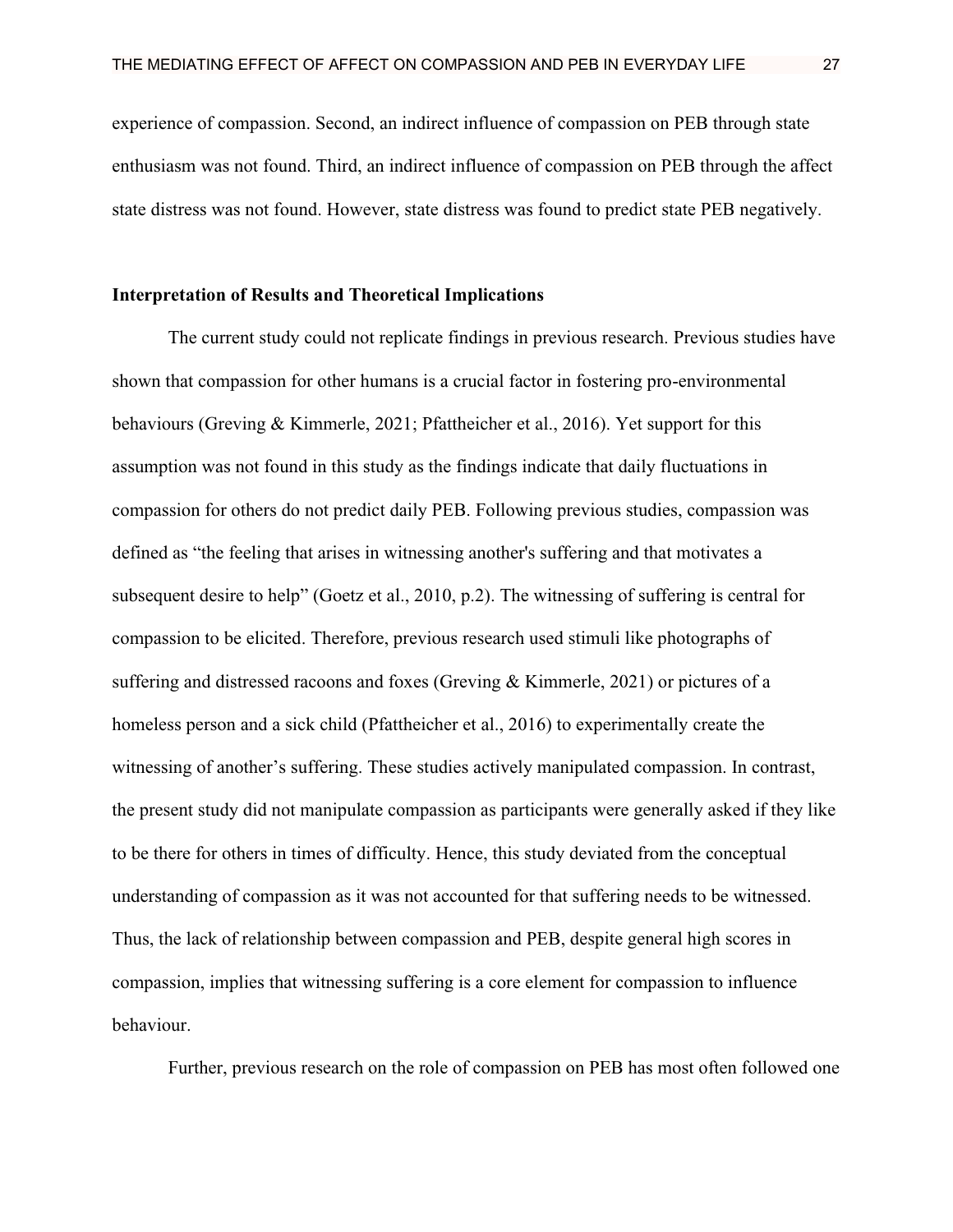of the conceptual frameworks, namely the Theory of Planned Behaviour, the Norm-Activation-Theory or the Value-Belief-Norm-Theory (Sopha, 2011). For example, Pfattheicher et al. (2015) followed the value-belief-norm (VBN) theory by Schwartz and Howard (1981). The theory builds on the importance of values as they guide one's awareness of consequences (belief that an object faces harm) and one's ascription of personal responsibility (belief that one is personally responsible for alleviating the harm). These beliefs activate personal moral norms which lead to one's engagement in helping behaviours, including PEB (Batavia et al. 2020; Berenguer, 2010). Pfattheicher et al. (2015) argue that compassion evokes moral judgments and actions which leads to pro-environmental tendencies. Consequently, the lack of association between compassion and PEB might be related to a lack of consideration of the role of cognition, namely one's values and beliefs, in compassion. The present study assumed that compassion elicits PEB only by eliciting affective states. Nonetheless, high compassion scores did not predict PEB which indicates that assuming compassion predicts PEB without any influence of cognitive components was misleading.

The current study did not support the hypothesis that positive affect mediates the relationship between state compassion and state pro-environmental behaviours. First, compassion did not elicit enthusiasm. It was hypothesised that compassion would elicit enthusiasm because compassion can be experienced as a 'heart-warming' emotion (Condo & Barrett, 2013). The findings indicate that individuals did not experience compassion in such a manner. This can be explained by the conceptual arbitrariness of compassion. Compassion can be experienced as both a positive and negative emotional state whereby most research findings have only found support for the negative experience of compassion (Condo & Barrett, 2013; Greving & Kimmerle, 2021; Pfattheicher et al., 2016). Thus, the present study did not further in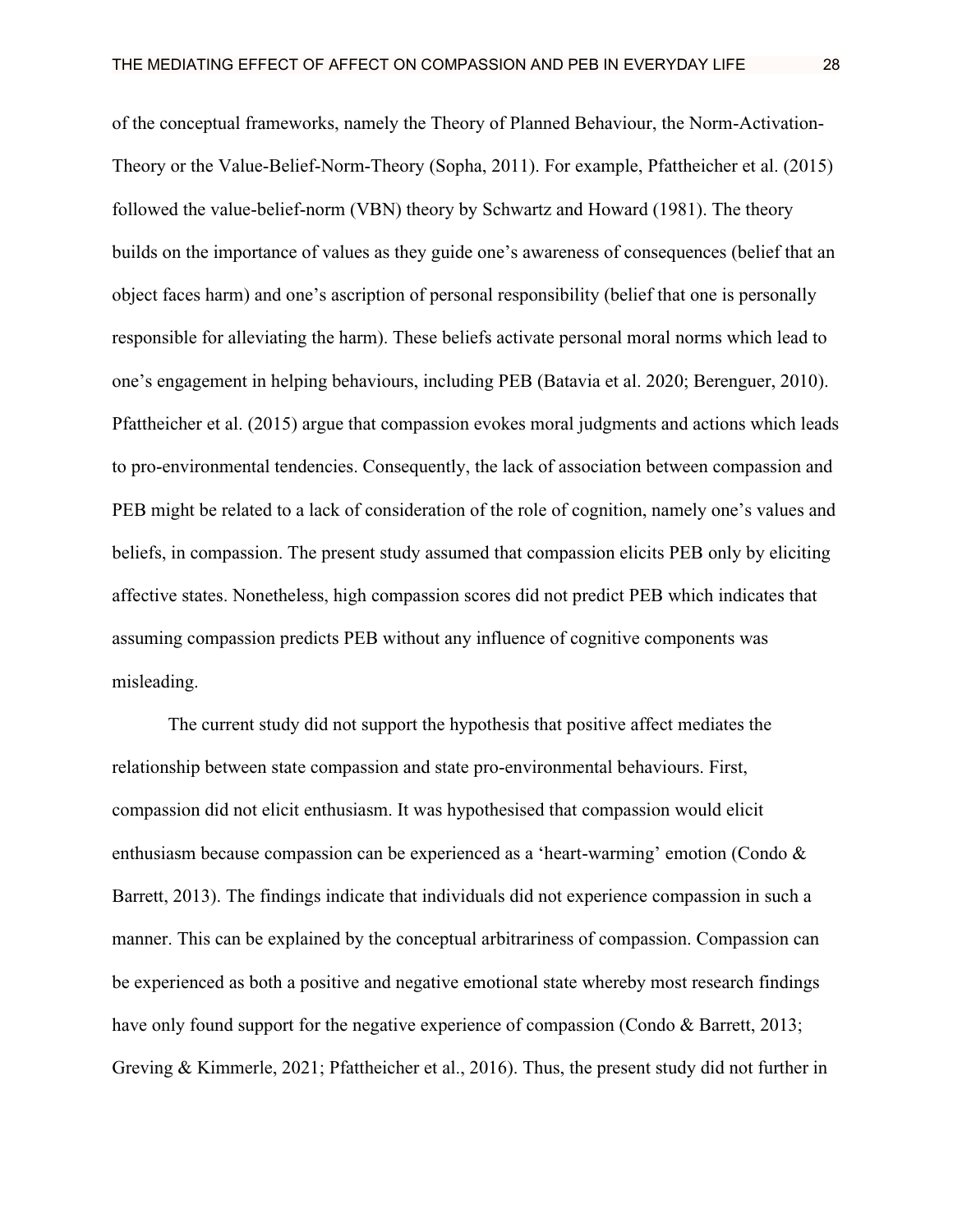resolving the emotional arbitrariness of compassion. Second, enthusiasm did not elicit PEB. It was hypothesized that activating positive affect elicits approach behaviours such as PEB based on the Broaden-and-Build Model of Positive Emotions and research conducted by Bissing-Olson et al. (2013, 2015, 2016). These scholars have extensively studied affect and PEB in daily life and showed that positive affect positively influences PEB (Bissing-Olson et al., 2013, 2015, 2016). However, they considered the influence of attitudes (Bissing- Olson et al., 2013). In the workplace, pro-environmental attitude was found to moderate the effect of enthusiasm on daily proactive PEB. Enthusiasm positively predicted daily PEB only when employees had a less positive pro-environmental attitude than when they had a more positive pro-environmental attitude (Bissing- Olson et al., 2013). Thus, it might be that enthusiasm also only influences the relationship between compassion and PEB in the presence of a cognitive component like attitude.

The hypothesis that negative affect mediates the relationship between state compassion and state pro-environmental behaviours was not supported, however, distress was associated with PEB. Bissing-Olson et al. (2013, 2015, 2016) argued, based on the Broaden-and-Build Model of Positive Emotions, that negative affect neither inhibits nor promotes PEB as high levels of negative affect, such as aggression, are needed to evoke an inhibiting effect of emotions. However, the findings in this study indicate an inhibiting effect of distress on PEB. The finding can be explained using appraisal theory which states that the interpretation of an event rather than the event itself elicits an emotion (Roseman & Smith, 2001). The interpretation of an event is in turn based on a number of personal appraisal dimensions. These appraisal dimensions can be summarized as agency (responsibility and controllability), outcome desirability (evaluative and motivational processes), certainty, fairness, and coping potential (Keller et al., 2012). For example, if the event 'driving by public transport' is evaluated as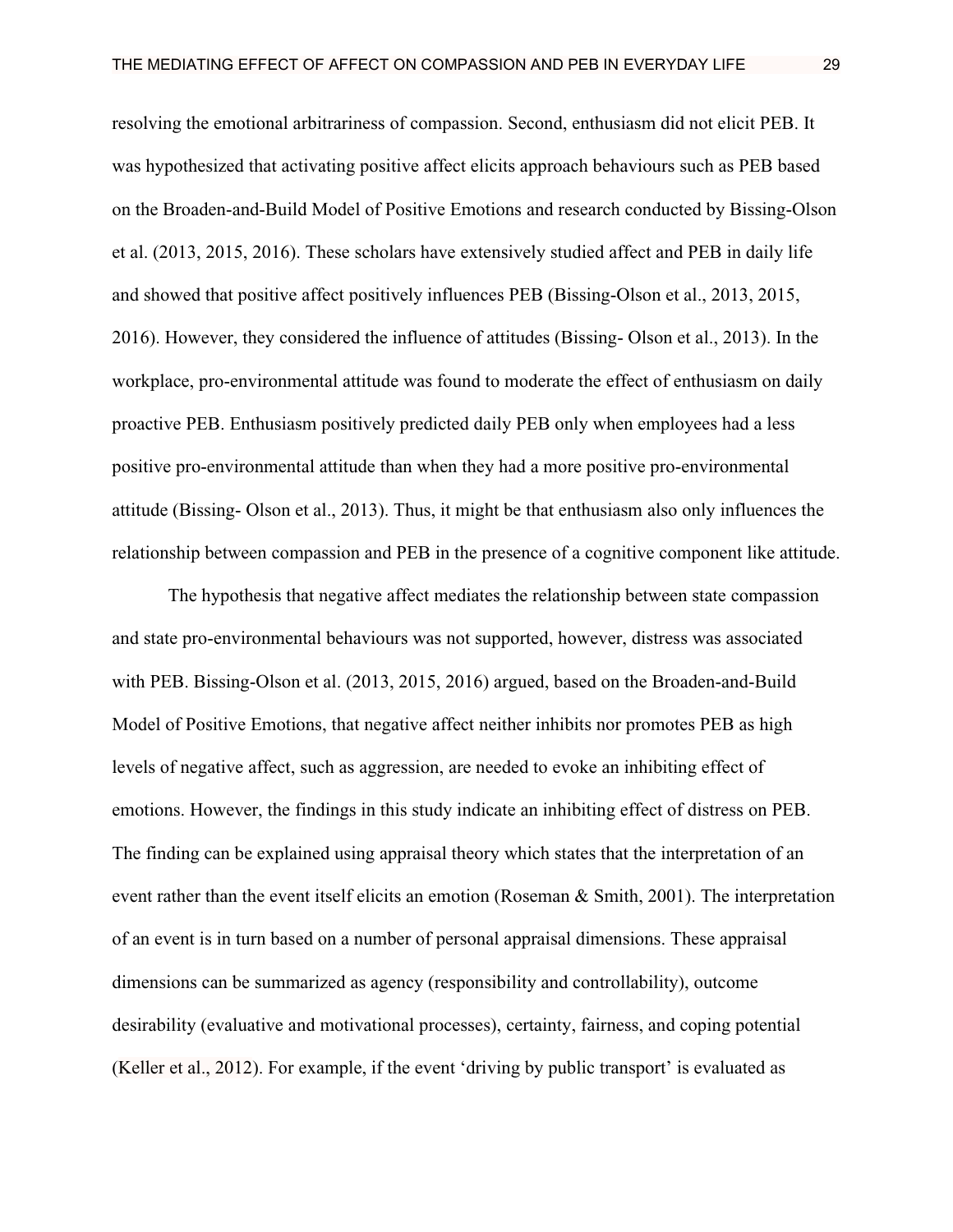unpleasant and undesirable as it intervenes with one's desires and goals, it elicits a negative emotional response, such as distress. Consequently, PEB is avoided as the individual evaluates it negatively.

Moreover, if nothing can be done about the situation then emotions resulting in the avoidance of those emotions are most useful (Roseman  $\&$  Smith, 2001). Therefore, distress might be negatively related to PEB as people avoid it to cope with their distress. This is similar to what happens in eco-anxiety. The term describes a range of mental states and emotions arising from environmental conditions and knowledge about them (Pihkala, 2018). Individuals with ecoanxiety repetitive worry and ruminate in response to environmental concerns (Verplanken et al., 2020). They ask themselves existential questions like 'Why do the innocent suffer?' instead of actively engaging in positive behaviours for the environment (Pihkala, 2018). Thus, distress or eco-anxiety is unconstructive as it impairs one's cognitive functioning as well as result in behavioural and cognitive avoidance of environmental problems (Verplanken et al., 2020).

### **Limitations and Strengths**

This study was highly impacted by its limitations. Firstly, participants tend to highly agree with the questions concerning their state PEB, compassion and enthusiasm which created a ceiling effect. Especially, concerning compassion, this effect stood out. The item was chosen as it is close to the definition of compassion, however, the item 'I like to be there for others in times of difficulty' is something most people tend to agree with. Moreover, the statement has a high social desirability response bias as it reflects a highly socially valued behaviour. Social desirability response bias refers to the tendency of participants to present themselves in favourable images (van de Mortel, 2008). Therefore, it can be said that participants were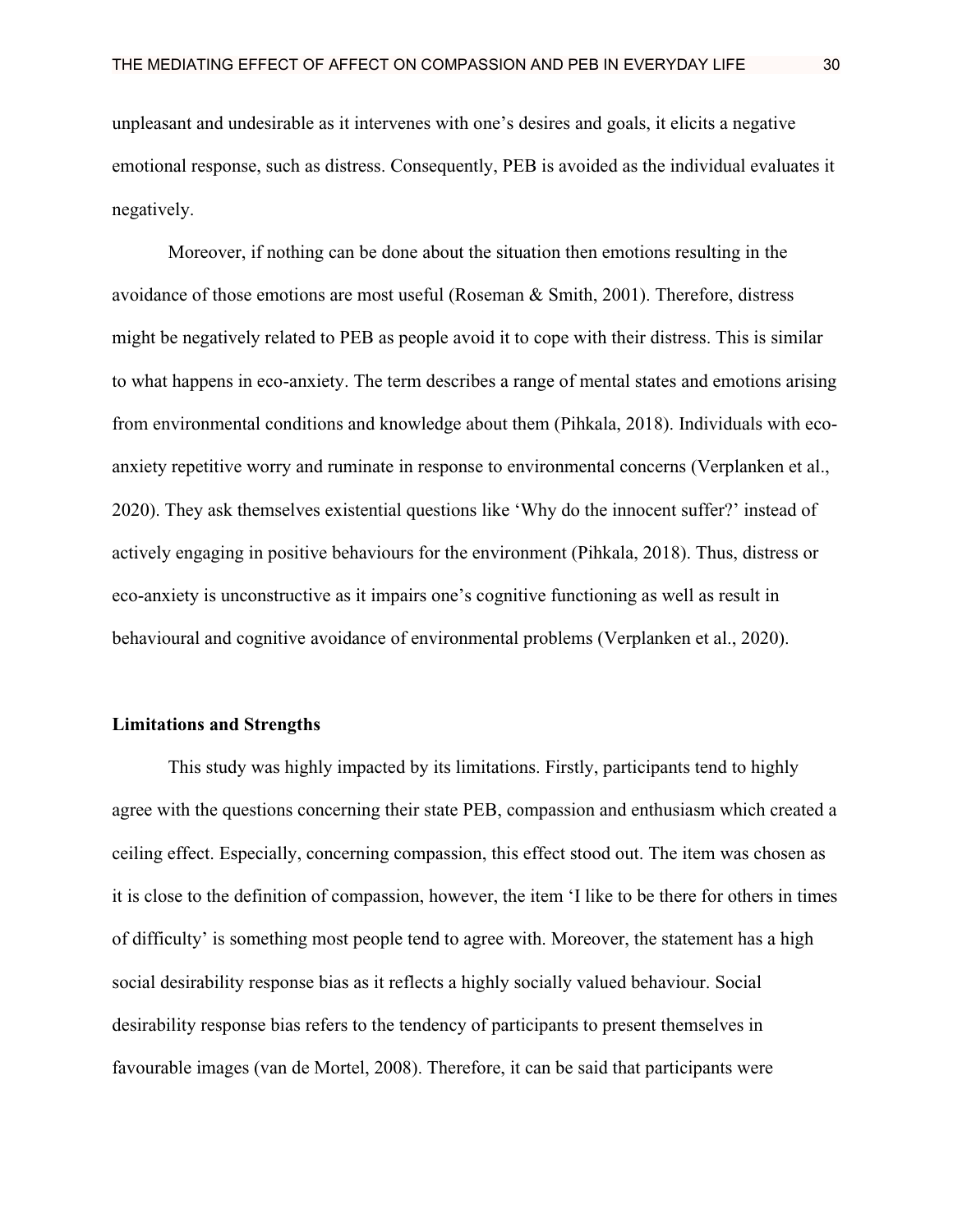influenced by social desirability and/or unreflected agreement when answering the item. In hindsight, the bias could have been prevented in two ways. Firstly, by incorporating items from social desirability scales, such as the Marlowe-Crowne Social Desirability Scale (1960), to detect persons who generally tend to portray themselves in more socially desirable ways (van de Mortel, 2008). For these reasons, social desirability might have confounded the relationship between compassion and PEB by obscuring or suppressing the relationship (van de Mortel, 2008). Secondly, by choosing a compassion item less influenced by bias. Compassion has been successfully studied in the daily context i.e., concerning health behaviours and pro-social behaviours (e.g., Li et al, 2020; Runyan et al., 2019) and as single item measurements (Condo & Barrett, 2013). Hence, daily compassion indeed influences behaviour and it cannot be ruled out that compassion does not predict PEB due to the high social desirability of the item. Secondly, the context of the affective state is unknown. The current study cannot say whether distress or enthusiasm were elicited in response to compassion or any other event in a person's daily life. The link is assumed but it was not embedded in the design of the research.

Nonetheless, this study had four strong points. This study contributes to the literature about compassion and PEB, especially in the context of daily life. First, previous research has shown the influence of either affect (Bissing-Olson et al., 2015) or compassion (Pfattheicher, 2016) on PEB, but the simultaneous influence has not been considered. Second, previous research manipulated compassion experimentally to study its effect on PEB and thereby neglected that such a manipulation is not possible outside the experimental setting. By studying the relation between compassion and PEB in the daily context a more realistic understanding could be gained. Third, the study examined both positive and negative emotional dimensions of compassion and thereby adds to affect research, following Condon & Barrett's (2013)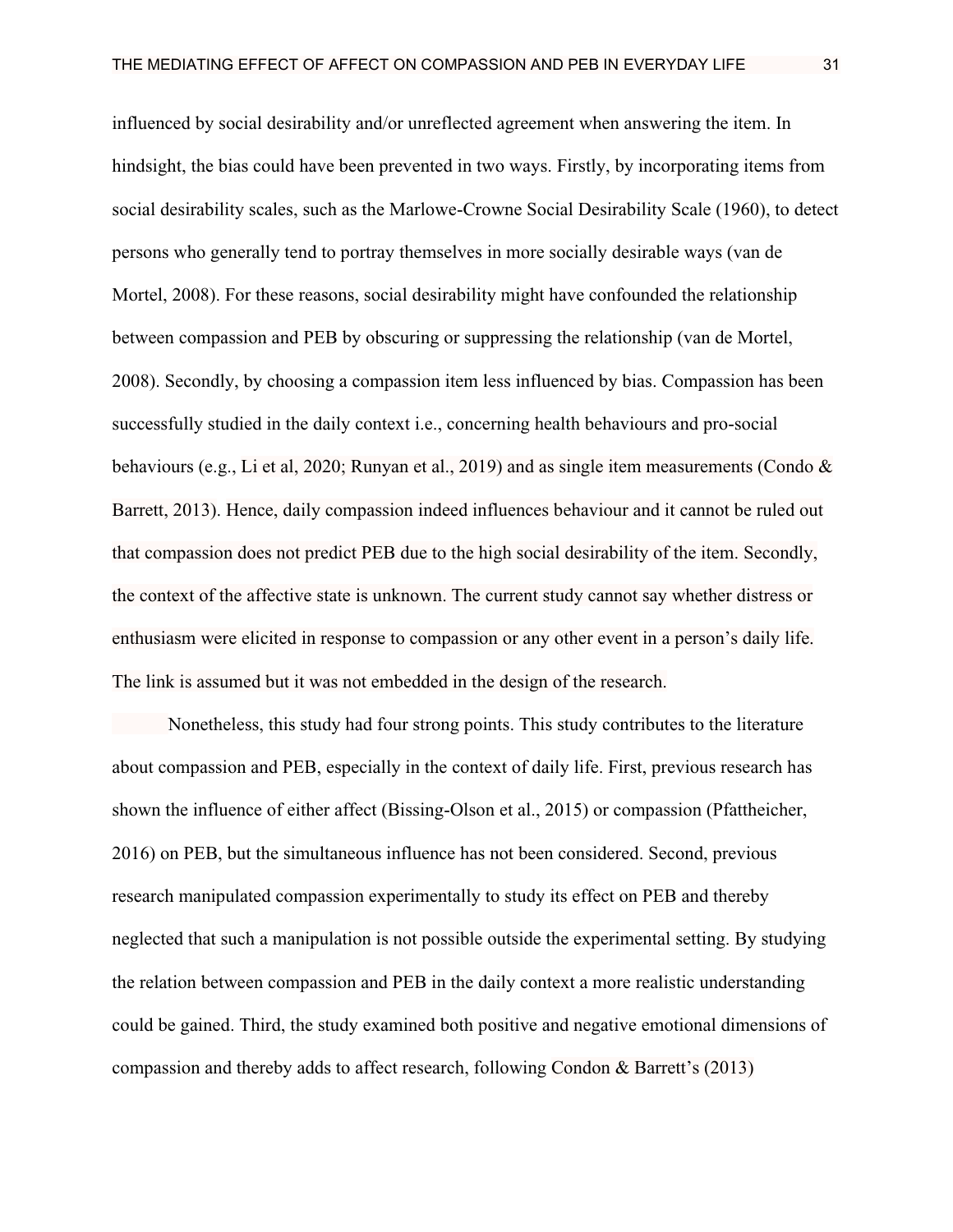recommendations. Lastly, the use of ESM provided unique insights into how individuals experienced these variables in real life.

### **Future Research**

To address the limitations of this study future research should address the theoretical issues. Compassion should be measured more closely to its conceptualization rather than in its broad context. Moreover, questions about individuals emotional state should be context-specific to assess whether the emotion is related to the studied relationship. In future studies, a focus on compassion for nature is recommended as it enables direct assessment of the elicited emotions by compassion for nature rather than having to imply apply the same effects of compassion for humans and nature. The present study also suggests that more is needed for a mediation effect of affect on compassion and PEB. Therefore, the conditions for mediation should be considered more extensively by expanding the conceptual framework. Most interestingly, cognitive components such as attitudes, personal values and beliefs should be added. On another note, future work should examine the direct inhibiting effect of distress on PEB.

### **Conclusion**

Promoting PEB is a challenging task. To facilitate a better comprehension of individual-level factors determining PEB the current study considered the so-far neglected influence of emotions on the relationship between daily state compassion and daily state PEB. This study provides insights into the associations between those constructs in the context of real life. Hereby, it was found that distress influences PEB negatively.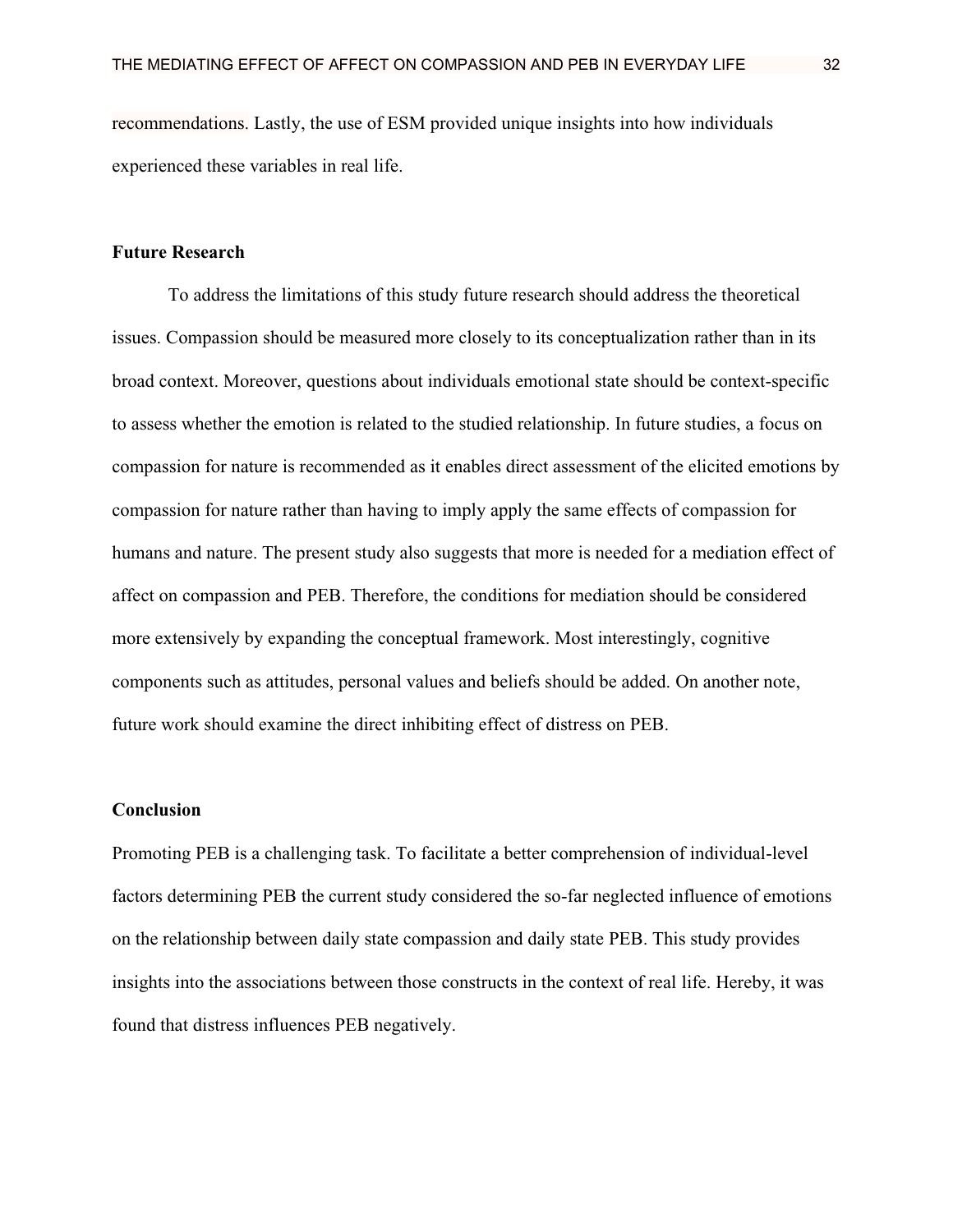### **References**

- Axelrod, L. J., & Lehman, D. R. (1993). Responding to environmental concerns: What factors guide individual action? *Journal of Environmental Psychology, 13*(2), 149-159 doi.org/10.1016/S0272-4944(05)80147-1.
- Baron, R. M., & Kenny, D. A. (1986). The moderator-mediator variable distinction in social psychological research: conceptual, strategic, and statistical considerations. *Journal of Personality and Social Psychology, 51*(6), 1173-1182. doi: 10.1037//0022-3514.51.6.1173
- Batavia, C., Bruskotter, J. T., & Nelson, M. P. (2020). Pathways from environmental ethics to pro-environmental behaviours? Insights from psychology. *Environmental Values*, *29*(3), 317-337. doi.org/10.3197/096327119X15579936382572
- Berenguer, J. (2007). The effect of empathy in proenvironmental attitudes and behaviors. *Environment and behavior*, *39*(2), 269-283. doi.org/10.1177/0013916506292937
- Berenguer, J. (2010). The effect of empathy in environmental moral reasoning. *Environment and Behavior*, *42*(1), 110-134. doi.org/10.1177/0013916508325892
- Bissing-Olson, M.J. (2015). *Affect and Pro-environmental Behavior in Everyday Life* (Doctoral dissertation, The University of Queensland). Retrieved from https://core.ac.uk/download/pdf/43390196.pdf
- Bissing-Olson, M. J., Fielding, K. S., & Iyer, A. (2016). Experiences of pride, not guilt, predict pro-environmental behavior when pro-environmental descriptive norms are more positive. *Journal of Environmental Psychology*, *45*, 145-153. doi.org/10.1016/j.jenvp.2016.01.001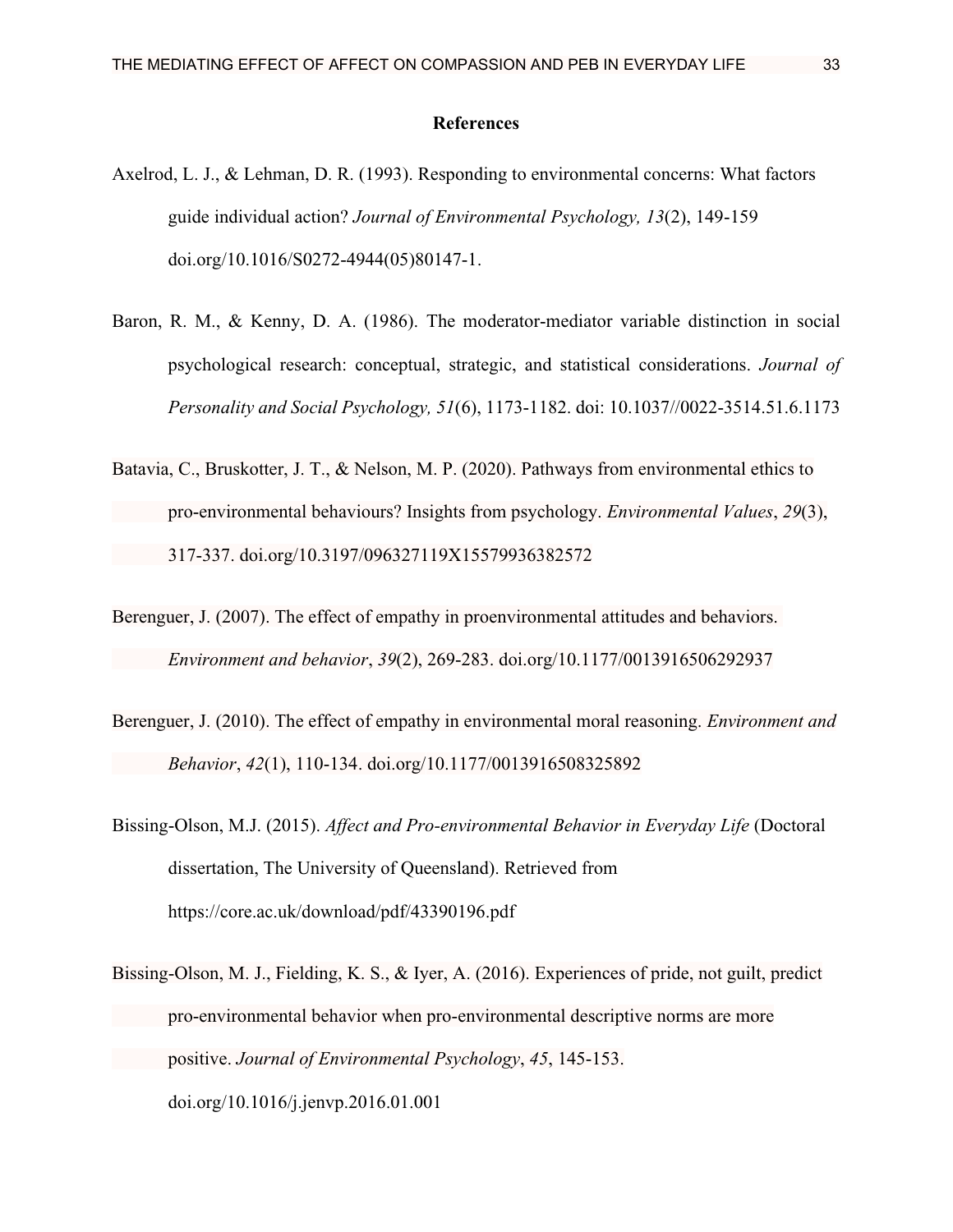- Bissing‐Olson, M. J., Iyer, A., Fielding, K. S., & Zacher, H. (2013). Relationships between daily affect and pro‐environmental behavior at work: The moderating role of pro environmental attitude. *Journal of Organizational Behavior*, *34*(2), 156-175. doi.org/ 10.1002/job.1788
- Carrus, G., Passafaro, P., & Bonnes, M. (2008). Emotions, habits and rational choices in ecological behaviours: The case of recycling and use of public transportation. *Journal of environmental psychology*, *28*(1), 51-62. doi.org/ doi.org/10.1016/j.jenvp.2007.09.003
- Coelho, F., Pereira, M. C., Cruz, L., Simões, P., & Barata, E. (2017). Affect and the adoption of pro-environmental behaviour: A structural model. *Journal of Environmental Psychology*, *54*, 127-138. doi.org/10.1016/j.jenvp.2017.10.008
- Condon, P., & Feldman Barrett, L. (2013). Conceptualizing and experiencing compassion. *Emotion*, *13*(5), 817. doi: 10.1037/a0033747
- Conner, T. S., & Lehman, B. (2012). Getting Started: Launching a Study in Daily Life. In M.R. Mehl, & T.S., Conner (Eds.) *The Handbook of Research Methods for Studying Daily Life*. Guilford Press: New York
- Crowne, D. and Marlowe, D. 1960. A new scale of social desirability independent of psychopathology. *Journal of Consulting Psychology, 24*(4), 349-354. doi.org/ 10.1037/h0047358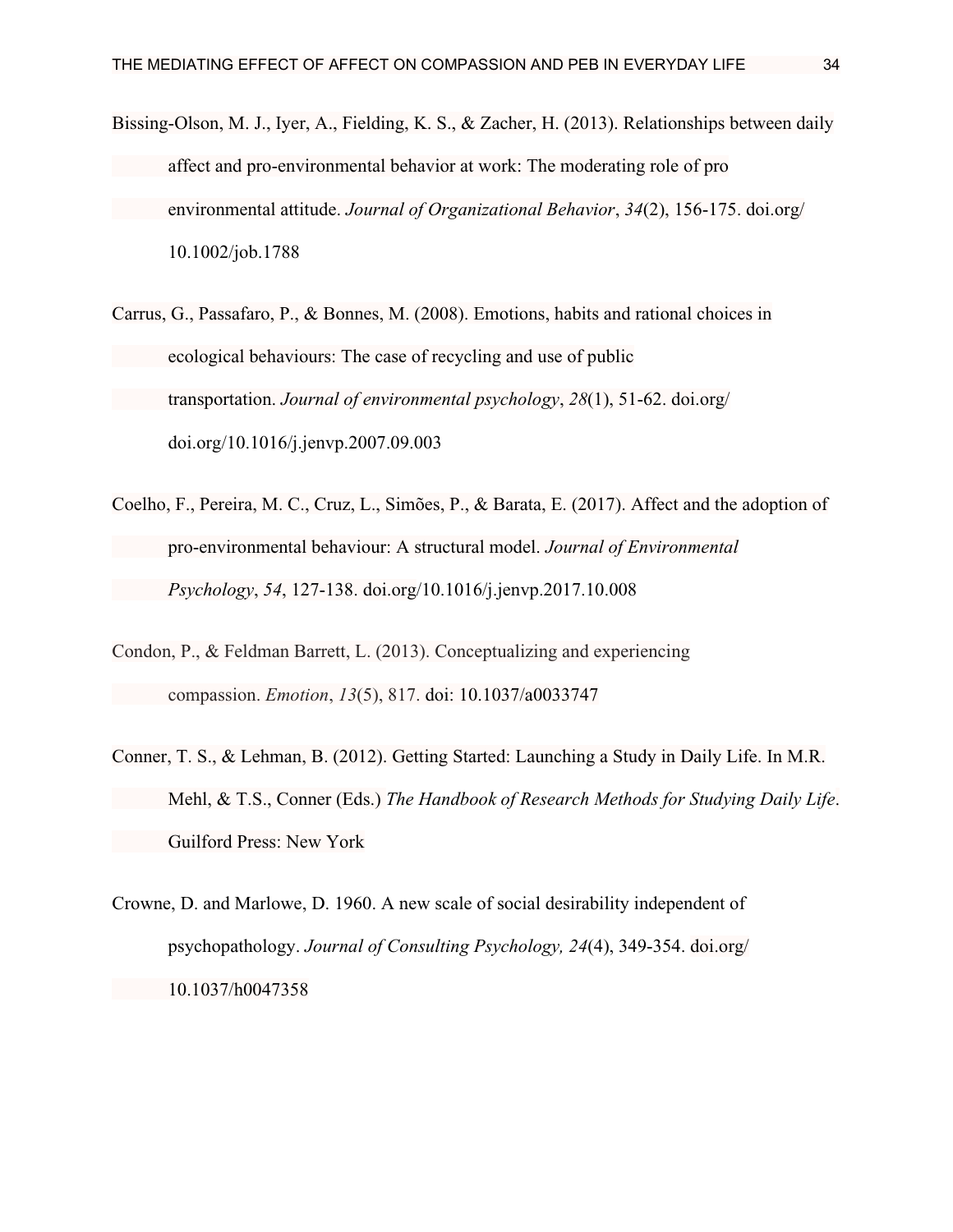- Curran, P. J., & Bauer, D. J. (2011). The Disaggregation of Within-Person and Between-Person Effects in Longitudinal Models of Change. *Annual Review of Psychology, 62*(1), 583– 619. doi.org/10.1146/annurev.psych.093008.100356
- De Groot, J. I., & Steg, L. (2009). Mean or green: which values can promote stable proenvironmental behavior?. *Conservation Letters*, *2*(2), 61-66. doi.org/10.1111/j.1755- 263X.2009.00048.x
- Eisenberg, N., & Miller, P. A. (1987). The relation of empathy to prosocial and related behaviors. *Psychological bulletin*, *101*(1), 91. doi.org/10.1037/0033-2909.101.1.91
- Ethica (2021). [Ethica enables people to convert their smartphone into a micro research lab, so they can join scientists in finding life-changing discoveries]. Retrieved from https://ethicadata.com/about/
- Fredrickson, B. L. (1998). Cultivated emotions: Parental socialization of positive emotions and self-conscious emotions. *Psychological Inquiry*, *9*(4), 279-281. doi.org/ 10.1207/s15327965pli0904\_4
- Fredrickson, B. L. (2001). The role of positive emotions in positive psychology: The broadenand-build theory of positive emotions. *American psychologist*, *56*(3), 218. doi: 10.1O37//0OO3-O66X.56.3.218
- Goetz, J. L., Keltner, D., & Simon-Thomas, E. (2010). Compassion: an evolutionary analysis and empirical review. *Psychological bulletin*, *136*(3), 351. doi:10.1037/a0018807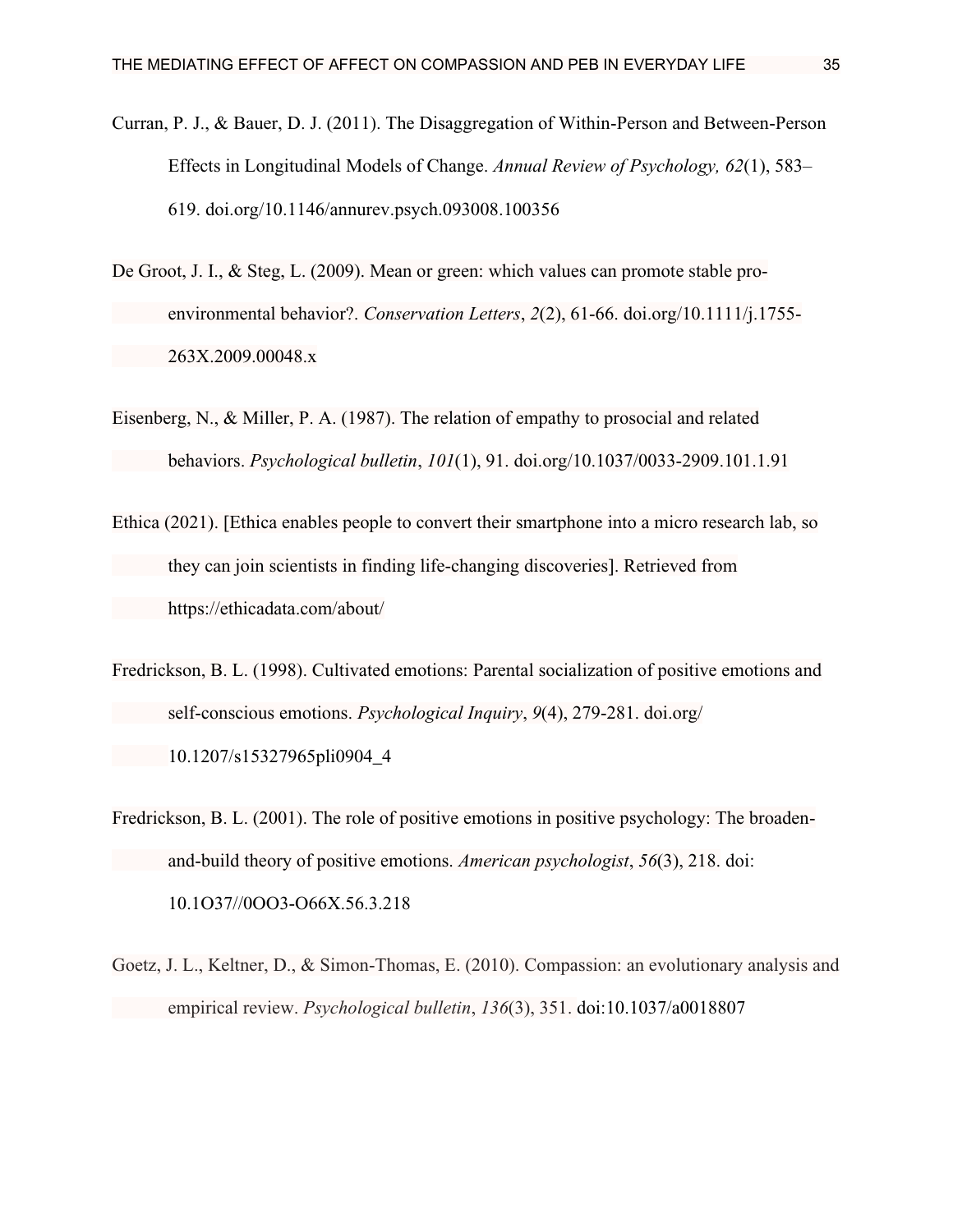- Greving, H., & Kimmerle, J. (2021). You poor little thing! The role of compassion for wildlife conservation. *Human Dimensions of Wildlife*, *26*(2), 115-131. doi.org/ 10.1080/10871209.2020.1800146
- Harth, N. S., Leach, C. W., & Kessler, T. (2013). Guilt, anger, and pride about in-group environmental behaviour: Different emotions predict distinct intentions. *Journal of Environmental Psychology*, *34*, 18-26. doi.org/10.1016/j.jenvp.2012.12.005
- Hartmann, P., Ibáñez, V. A., & Sainz, F. J. F. (2005). Green branding effects on attitude: functional versus emotional positioning strategies. *Marketing intelligence & planning, 23(1),9-29*. doi.org/10.1108/02634500510577447
- Hausknecht, J. P., Hiller, N. J., & Vance, R. J. (2008). Work-unit absenteeism: Effects of satisfaction, commitment, labor market conditions, and time. *Academy of management journal*, *51*(6), 1223-1245. Retrieved from https://www.jstor.org/stable/pdf/40390270.pdf
- Keller, C., Bostrom, A., Kuttschreuter, M., Savadori, L., Spence, A., & White, M. (2012). Bringing appraisal theory to environmental risk perception: a review of conceptual approaches of the past 40 years and suggestions for future research. *Journal of risk research*, *15*(3), 237-256. doi.org/10.1080/13669877.2011.634523
- Koenig-Lewis, N., Palmer, A., Dermody, J., & Urbye, A. (2014). Consumers' evaluations of ecological packaging–Rational and emotional approaches. *Journal of environmental psychology*, *37*, 94-105. doi.org/10.1016/j.jenvp.2013.11.009
- Li, Y., Deng, J., Lou, X., Wang, H., & Wang, Y. (2020). A daily diary study of the relationships among daily self‐compassion, perceived stress and health‐promoting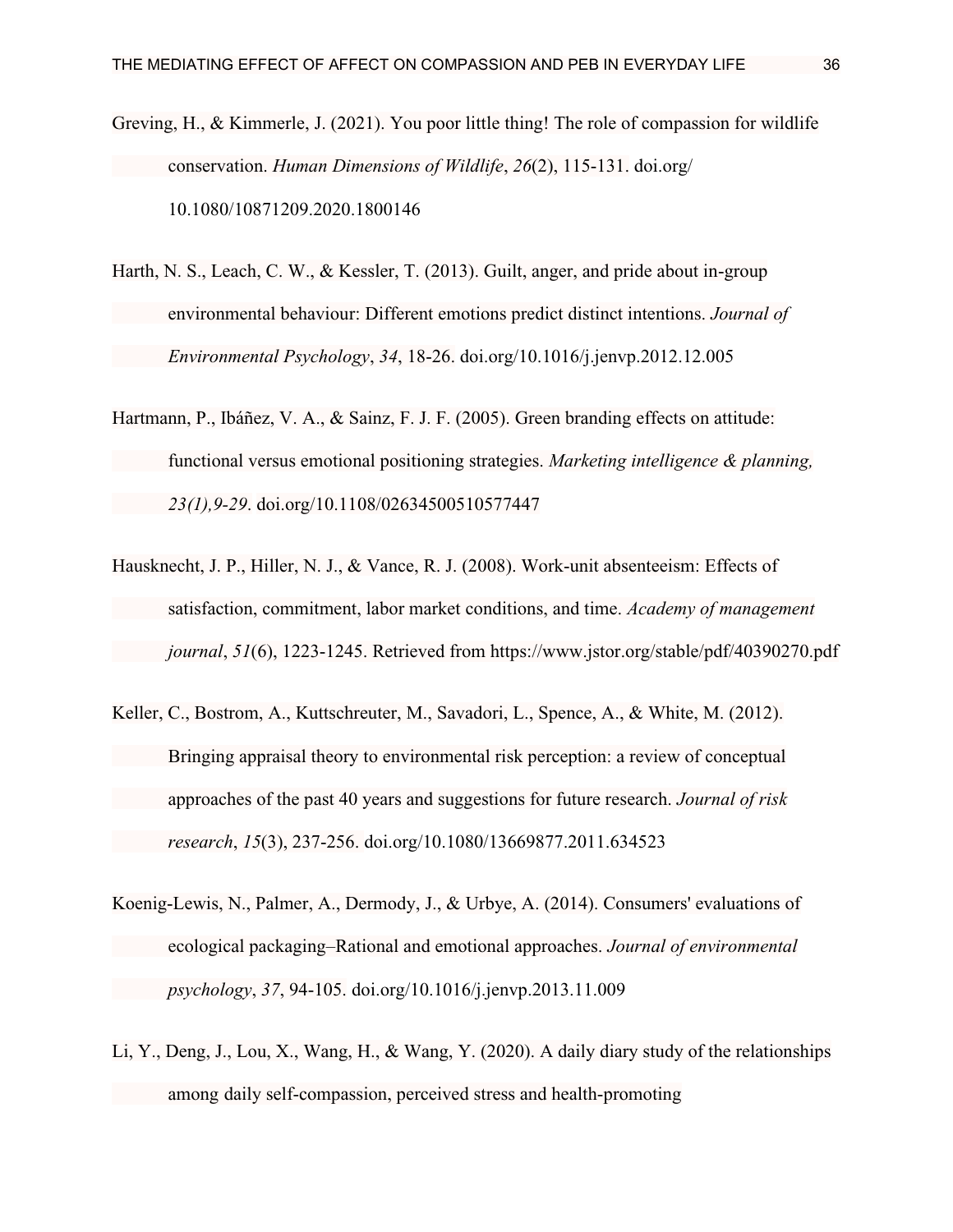behaviours. *International Journal of Psychology*, *55*(3), 364-372. doi.org 10.1002/ijop.12610

- Lu, H., & Schuldt, J. P. (2016). Compassion for climate change victims and support for mitigation policy. *Journal of Environmental Psychology, 45*, 192–200. doi.org/10.1016/j.jenvp.2016.01.007
- Markle, G. L. (2013). Pro-environmental behavior: does it matter how it's measured? Development and validation of the pro-environmental behavior scale (PEBS). *Human ecology*, *41*(6), 905-914. doi.org/10.1007/s10745-013-9614-8
- McKenzie‐Mohr, D., Nemiroff, L. S., Beers, L., & Desmarais, S. (1995). Determinants of responsible environmental behavior. *Journal of Social Issues*, *51*(4), 139-156. doi.org/10.1111/j.1540-4560.1995.tb01352.x
- Myin‐Germeys, I., Kasanova, Z., Vaessen, T., Vachon, H., Kirtley, O., Viechtbauer, W., & Reininghaus, U. (2018). Experience sampling methodology in mental health research: new insights and technical developments. *World Psychiatry*, *17*(2), 123-132. doi.org/10.1002/wps.20513
- Pfattheicher, S., Sassenrath, C., & Schindler, S. (2016). Feelings for the suffering of others and the environment: Compassion fosters proenvironmental tendencies. *Environment and behavior*, *48*(7), 929-945. doi.org/10.1177/0013916515574549
- Pihkala, P. (2018). Eco-anxiety, tragedy, and hope: Psychological and spiritual dimensions of climate change: The Wicked Problem of Climate Change. *Journal of Religion & Science*, *53*(2), 545-569. doi.org/10.1111/zygo.12407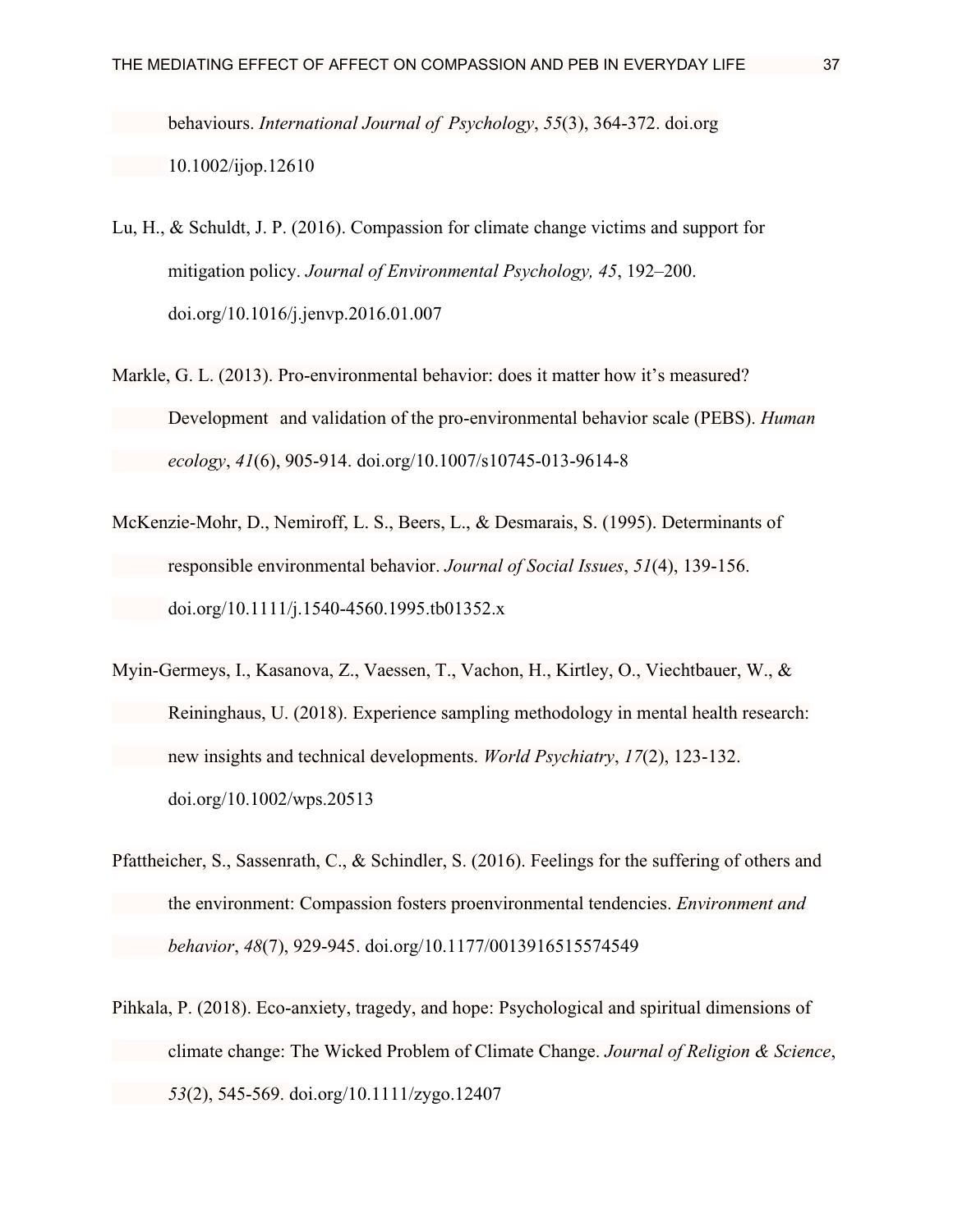- Pommier, E., Neff, K. D., & Tóth-Király, I. (2020). The development and validation of the Compassion Scale. *Assessment*, *27*(1), 21-39. doi.org/10.1177/1073191119874108 journals.sagepub.com/home/asm
- Roseman, I. J., & Smith, C. A. (2001). Appraisal theories. In K. R. Sherer, A. Schorr, & T. Johnstone (Eds.), *Appraisal processes in emotion: Theory, method, research* (pp. 3-19). Oxford: Oxford University Press.
- Runyan, J. D., Fry, B. N., Steenbergh, T. A., Arbuckle, N. L., Dunbar, K., & Devers, E. E. (2019). Using experience sampling to examine links between compassion, eudaimonia, and pro‐social behavior. *Journal of personality*, *87*(3), 690-701. doi.org/10.1111/jopy.12426
- Sassenrath, C., Pfattheicher, S., & Keller, J. (2017). I might ease your pain, but only if you're sad: The impact of the empathized emotion in the empathy-helping association. *Motivation and Emotion*, *41*(1), 96-106. doi.org/http://dx.doi.10.1007/s11031-016-9586-2
- Schultz, P. W. (2000). New environmental theories: Empathizing with nature: The effects of Perspective taking on concern for environmental issues. *Journal of social issues*, *56*(3), 391-406. doi.org/10.1111/0022-4537.00174
- Schultz, P. W. (2001). The structure of environmental concern: Concern for self, other people, and the biosphere. *Journal of environmental psychology*, *21*(4), 327-339. doi.org/10.1006/jevp.2001.0227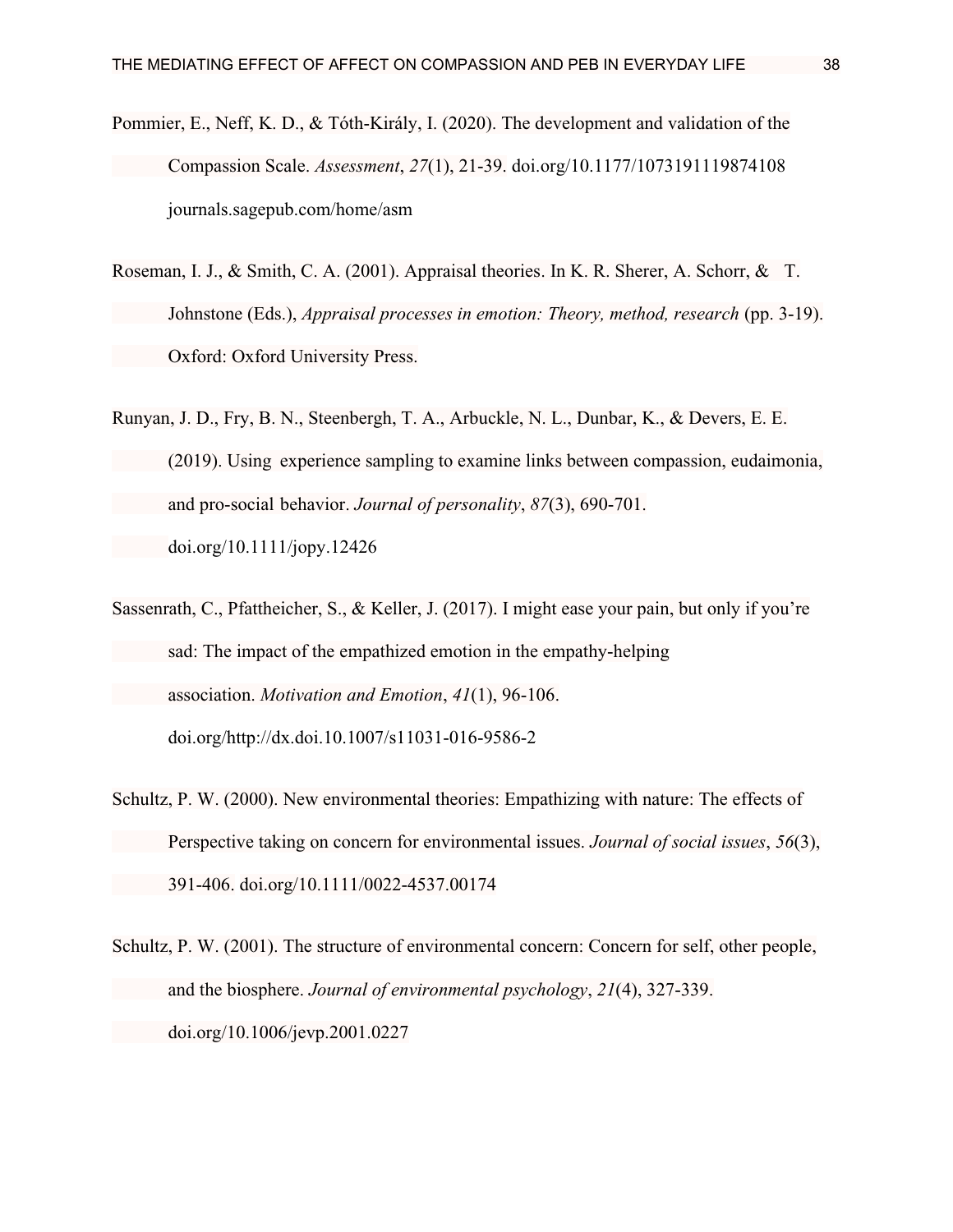- Schwartz, S.H., Howard, J.A. (1981). A normative decision-making model of altruism. In Rushton, J.P., Sorrentino, R.M. (Eds.), *Altruism and Helping Behavior*. Lawerence Erlbaum, Hillsdale, NJ, pp. 89–211.
- Sevillano, V., Aragonés, J. I., & Schultz, P. W. (2007). Perspective taking, environmental concern, and the moderating role of dispositional empathy. *Environment and behavior*, *39*(5), 685-705. doi.org/10.1177/0013916506292334
- Shaver, P., Schwartz, J., Kirson, D., & O'connor, C. (1987). Emotion knowledge: further exploration of a prototype approach. *Journal of personality and social psychology*, *52*(6), 1061. doi.org/10.1037/0022-3514.52.6.1061
- Shiota, M. N., Papies, E. K., Preston, S. D., & Sauter, D. A. (2021). Positive affect and behavior change. *Current Opinion in Behavioral Sciences*, *39*, 222-228. doi.org/10.1016/j.cobeha.2021.04.022
- Singer, T., & Klimecki, O. M. (2014). Empathy and compassion. *Current Biology*, *24*(18), R875- R878. doi.org/10.1016/j.cub.2014.06.054
- Sopha, B.M., 2011. Literature Research on Energy Behaviour: Behavioural Models, Determinants, Indicators, Barriers and Interventions. Report in the Enova Project ''Indicators of Determinants of Household Energy Behaviours'' Enova, Trondheim, Norway.
- Stern, P. C. (2000). Psychology and the science of human–environment interactions. American psychologist, 55(5), 523-530. doi.org/10.1037/0003-066X.55.5.523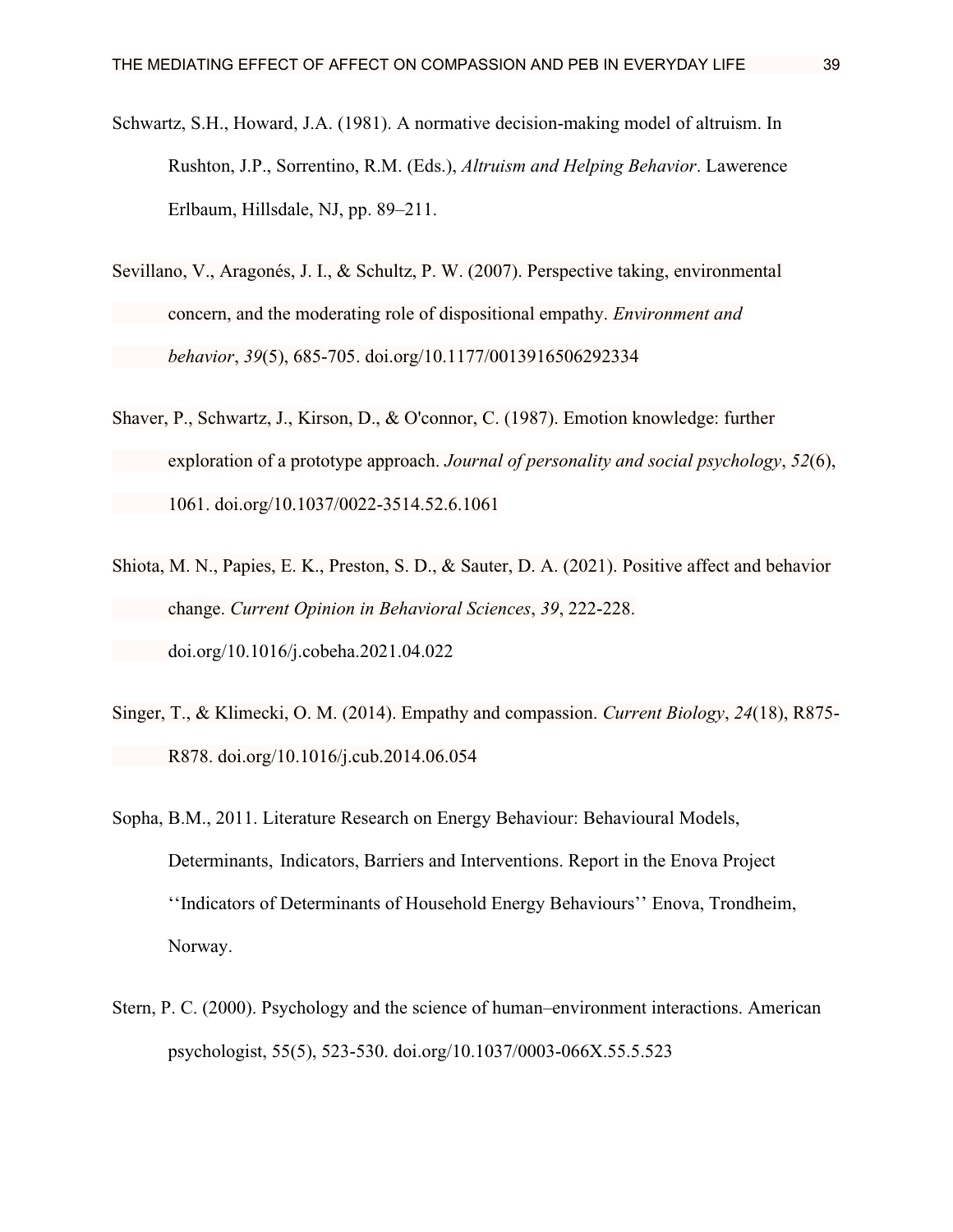- Stern, P. C. (2000). Toward a coherent theory of environmentally significant behavior. *Journal of social issues*, *56*(3), 407-424. doi.org/10.1111/0022- 4537.00175
- Tam, K. P. (2013). Dispositional empathy with nature. *Journal of environmental psychology*, *35*, 92-104. doi.org/10.1016/j.jenvp.2013.05.004
- Van Berkel, N., Ferreira, D., & Kostakos, V. (2018). The experience sampling method on mobile devices. ACM Computing Surveys (CSUR), 50(6), 93. doi.org/10.1145/3123988
- Van de Mortel, T. F. (2008). Faking it: social desirability response bias in self-report research. *Australian Journal of Advanced Nursing, The*, *25*(4), 40. doi: researchportal.scu.edu.au/discovery/fulldisplay/alma991012821838002368/61SU\_ INST:Research Repository
- Verplanken, B., Marks, E., & Dobromir, A. I. (2020). On the nature of eco-anxiety: How constructive or unconstructive is habitual worry about global warming?. *Journal of Environmental Psychology*, *72*, 101528. doi.org/10.1016/j.jenvp.2020.101528
- Watson, D., Clark, L. A., & Tellegen, A. (1988). Development and validation of brief measures of positive and negative affect: the PANAS scales. *Journal of personality and social psychology*, *54*(6), 1063-1070. doi.org/10.1037//0022-3514.54.6.1063
- Zelenski, J. M., & Desrochers, J. E. (2021). Can positive and self-transcendent emotions promote pro-environmental behavior?. *Current Opinion in Psychology*. doi.org/10.1016/j.copsyc.2021.02.009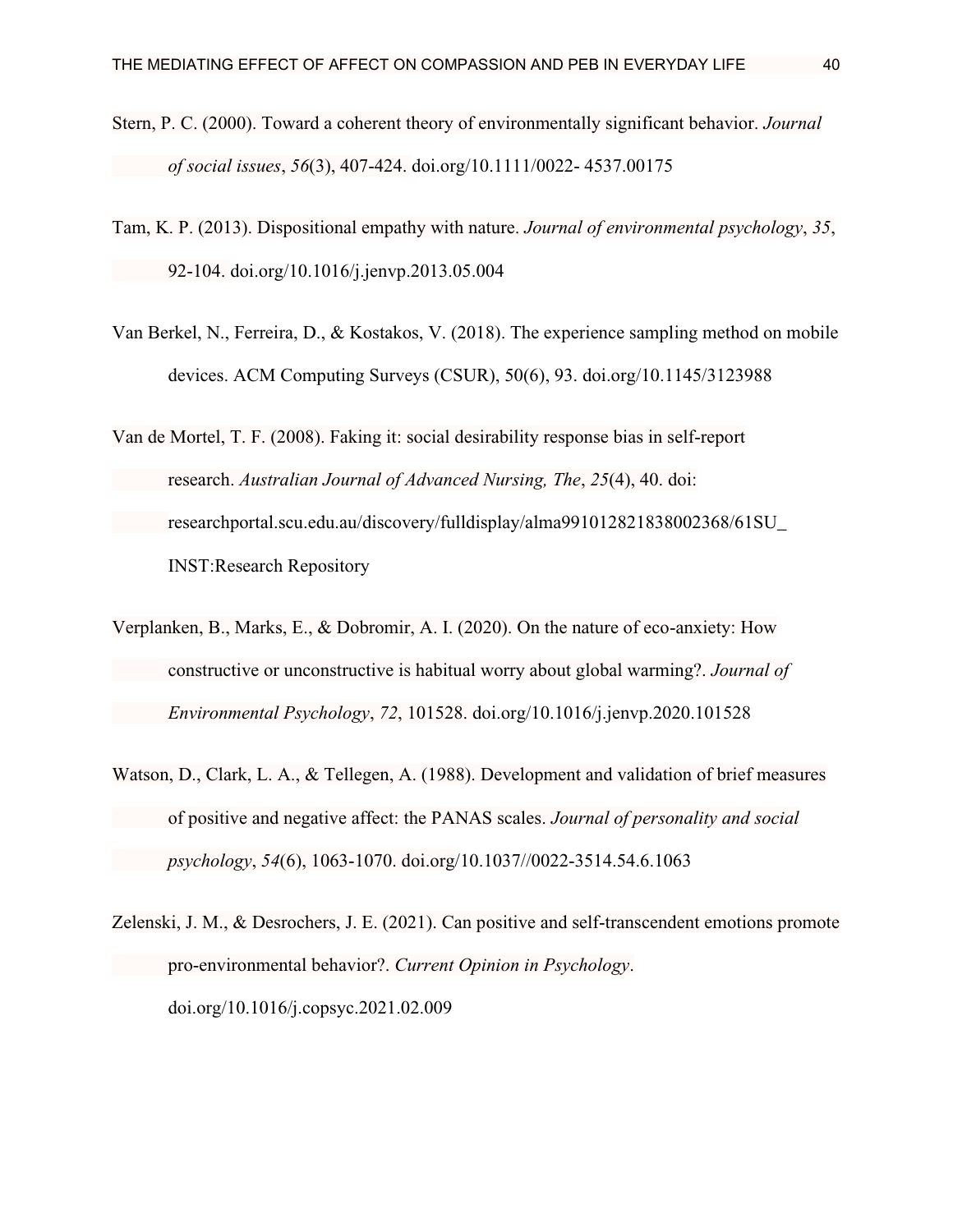### **Appendix Invitation letter**

Dear [add name]

This is an invitation to participate in a research study about **compassion** and **environmental behaviors.** This study will be conducted by students from the Faculty of Behavioural, Management and Social Sciences at the University of Twente as part of their bachelor and master thesis.

To participate in the study, you need to be 18 years or older, you need to have good English proficiency, and you need to have access to a mobile device with an internet connection. The study will run using the program Ethica and downloading the Ethica app is essential for participation.

The study will run for 9 days. On the first day you need to give informed consent and answer some questions about your demographics. Three times a day (9.00 - 12.00h, 14.00 - 17.00h and 19.00 - 22.00h) you will be notified to answer some short questions for 8 consecutive days. This will take about 5 minutes per questionnaire. On the ninth and last day of this study you will be notified to complete the long forms of the daily questionnaires. This will take about 20 minutes. Every day you will receive reminders to complete the questionnaires. Participation in the study is entirely voluntary. You can withdraw from the study at any time, without having to give a reason.

Your answers in the study will be confidential. All data are collected anonymously as directly identifying information will not be obtained.